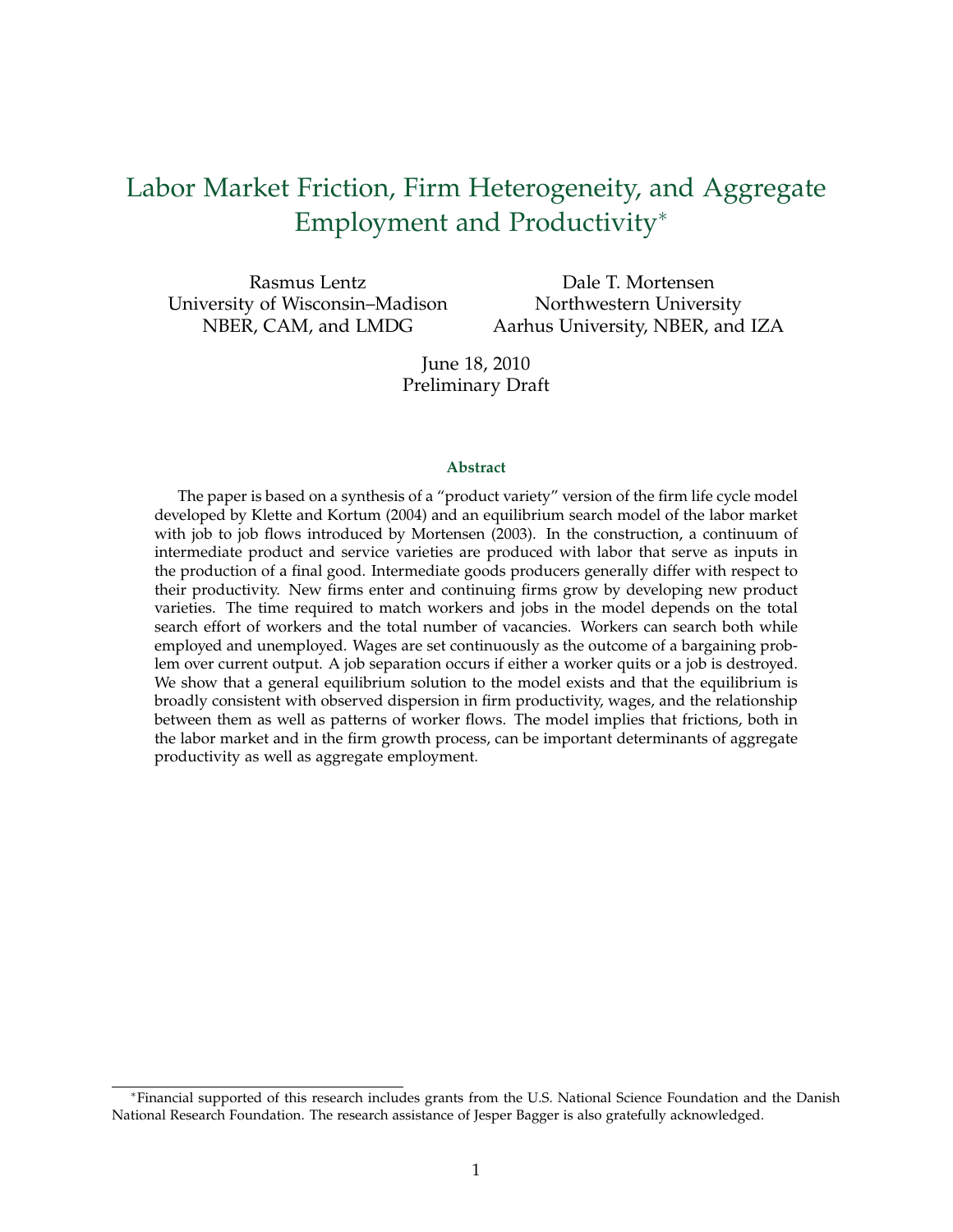### **1 Introduction**

Firm productivity differentials are large and persistent. Average wages paid by firms are positively correlated with firm productivity and more productive firms are larger and are more likely to export. Empirical evidence supports the view that workers move from lower to higher paying jobs. These differences imply that the reallocation process may be an important determinate of aggregate productivity as well as employment. The purpose of this paper is to develop a tractable equilibrium model that explains these and other stylized facts relating worker flows, wages, and productivity across firms. The equilibrium solution to the model also provides a framework for studying the determinants of the distribution of productivity across firms as well as the level of aggregate employment and productivity when frictions in the labor market are present.<sup>1</sup>

The paper is based on a synthesis of a "product variety" version of the firm life cycle model developed by Klette and Kortum (2004), the Melitz (2003) model of heterogenious firms, and an equilibrium search model of the labor market in the spirit of that introduced in Mortensen (2003). Households value future streams of consumption and leisure. A continuum of intermediate product and service varieties are produced with labor input. These serve as inputs in the production of a final good which can be used either for consumption or investment.

Both potential and continuing firms invest in costly R&D. Potential firms that innovate enter the economy as operating firms. Continuing firms grow by creating and developing new product lines. The creator of a new variety has a cost advantage in supplying the product which generates the surplus needed to motivate the investment required to innovate. The firm's derived demand for labor is limited by the demand for the firm's portfolio of products. Existing products are destroyed at an exogenous rate and a firm dies when all of its products lines are destroyed.

Time is required to match workers and jobs in the model. Workers search at endogenous intensities both while employed and unemployed. Wages are set as the outcome of a strategic bargaining problem over match surplus. A job separation occurs if either a worker quits or a job is destroyed. Firms with vacancies also invest in recruiting workers. The rates at which workers and vacancies meet are determined by a matching function that depends on aggregate worker search and recruiting effort.

 $1$ In this respect, the paper is closely related to Lagos (2006).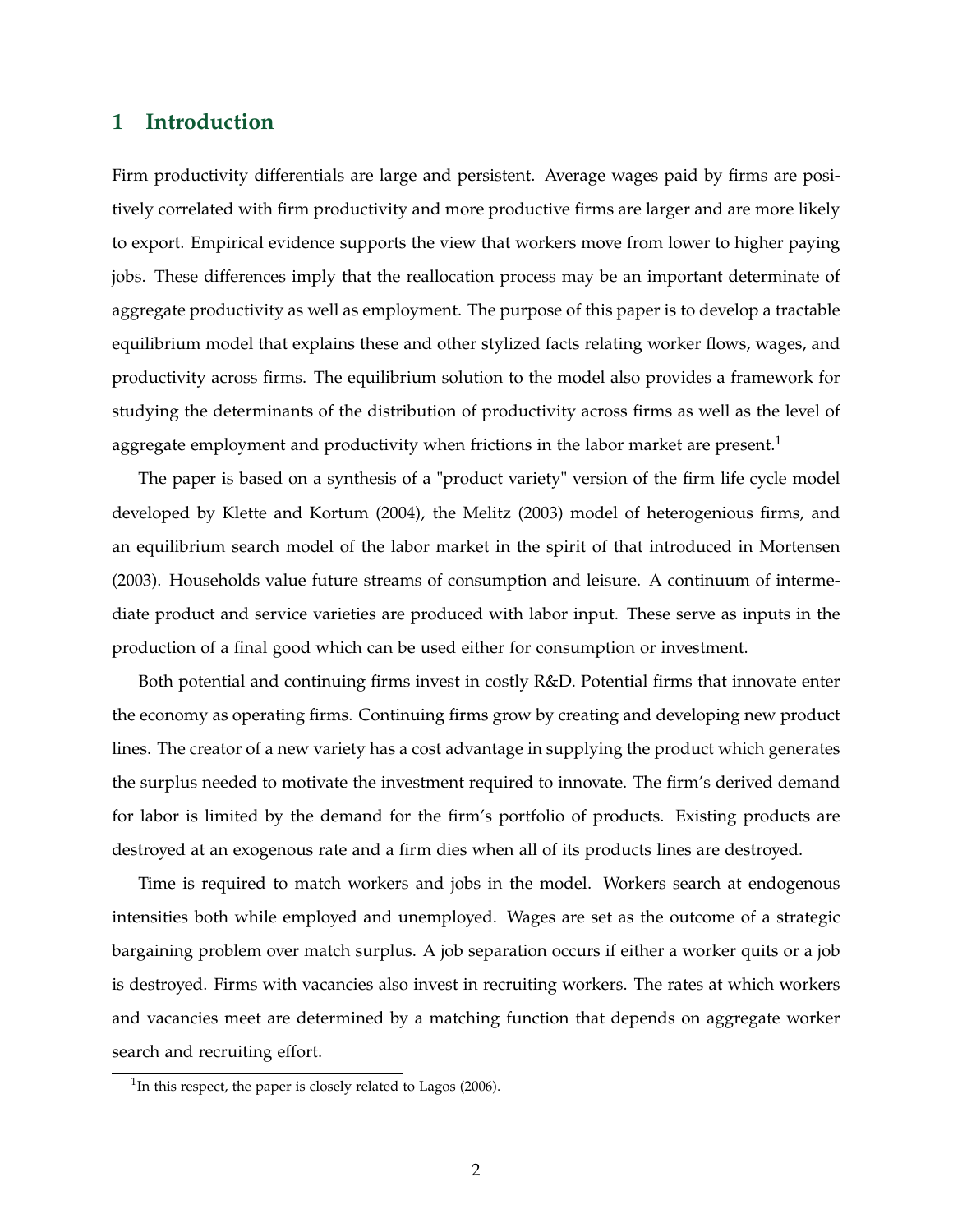In general steady state equilibrium, consumption and leisure, the total number of product lines supplied by each firm type, the number of worker employed by each firm type, and the number of employed workers are all stationary. The steady state equilibrium distributions of both labor productivity and wages across firms and the employment rate reflect these steady state conditions as well as optimality requirements. A steady state equilibrium is defined as a consumption flow, a firm entry rate, a product creation rate and a measure of products supplied for each firm type, a firm recruiting strategy, and a worker search strategy that satisfy optimality and the steady state conditions. The existence of at least one steady state equilibrium solution is established. The equilibrium solution illustrates the importance of both labor market frictions and the cost of firm growth as determinants of aggregate productivity and employment.

### **2 Danish Wage and Productivity Dispersion**

Both productivity and wage dispersion are large and persistent in the micro data. (Early work documenting productivity dispersion is reviewed in Bartelsman and Doms (2000). See Davis and Haltiwanger (1991) on wage dispersion.) Foster et al. (2001) present reduced form evidence that workers are reallocated from less to more productive firms as well. Finally, Lentz and Mortensen (2008) estimate a structural model of firm dynamics, closely related to that studied here, using Danish longitudinal firm data. It implies that about half of productivity growth can be attributed to reallocation within firm birth cohort as reflected in the higher relative growth rates of more productive firms.

Nagypál (2004) finds that over half of all U.S. prime age full time workers who separate in a month are reemployed with another employer in the next month and that 70% of those who don't leave the labor force experience such a job-to-job movement. That workers who quit to move to another employer typically receive an increase in earnings has long been know. (Bartel and Borjas (1981) and Mincer (1986) represent early work on the finding.) Recently structural models of job to job movements have added more details. For example, Jolivet et al. (2006) show that an estimated off-the-shelf search on-the-job model does a good job of explaining the observed extent to which the distribution of wages offered to new employees is stochastically dominated by the distribution of wages earned in 9 out of 11 OECD countries. Christensen et al. (2005) estimate a structural model that allows for an endogenous choice of search intensity using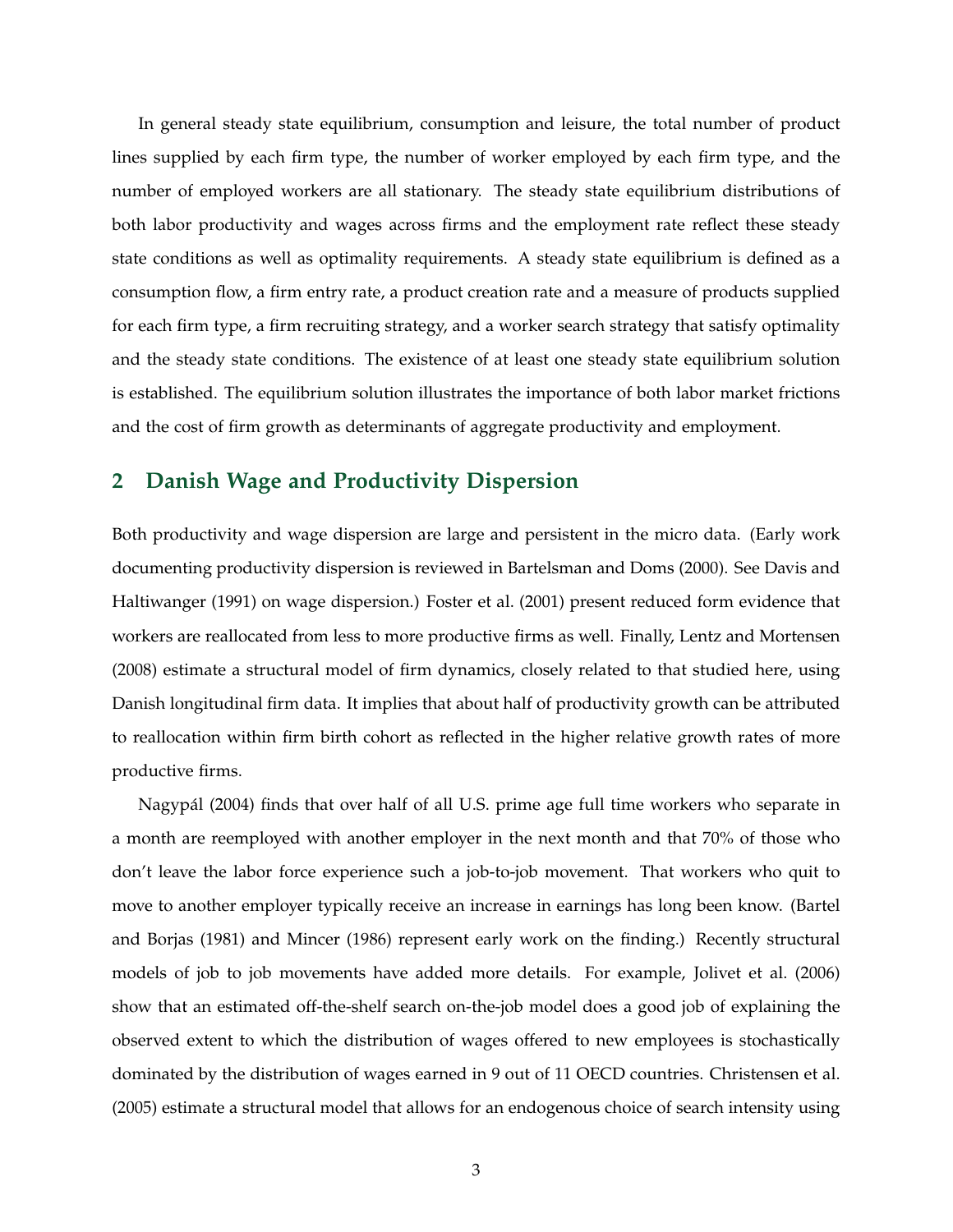

Danish matched worker-employer data. All of these studies supports the basic view that wage dispersion exits in the sense that different firms pay similar workers differently and that workers respond to these differences by moving from lower to higher paying employers.

This paper is based on evidence that wage dispersion is induced by productive firm heterogeneity through "rent sharing." Given search friction, match rents are larger at more productive firms. Hence, if the wage is determined by some form of rent sharing, then we should see a positive cross section relationship between the average wage paid and firm productivity.

In this section, we present Danish evidence for wage and productivity dispersion as well as a positive association between them drawn from an longitudinal files on the value added (Y), full time equivalent (FTE) employment (N) and the wage bill (W) paid by privately owned Danish firms. These firm accounting data are collected annually in a survey conducted by Statistics Denmark and are supplemented from tax records. The survey is a rolling panel and the sampling of firms is based on firm size and revenue.<sup>2</sup>

In Figure 1, cross firm probability density functions for wage cost per worker, as reflected in

<sup>&</sup>lt;sup>2</sup>Only firms with 5 or more employees and revenue above 500M DKK are included. All firms with labor force at or above 50 are included in the survey. The sampling proportions for 20-49 workers is 50%, for 10-19 is 20%, and for 5-9 is 10%.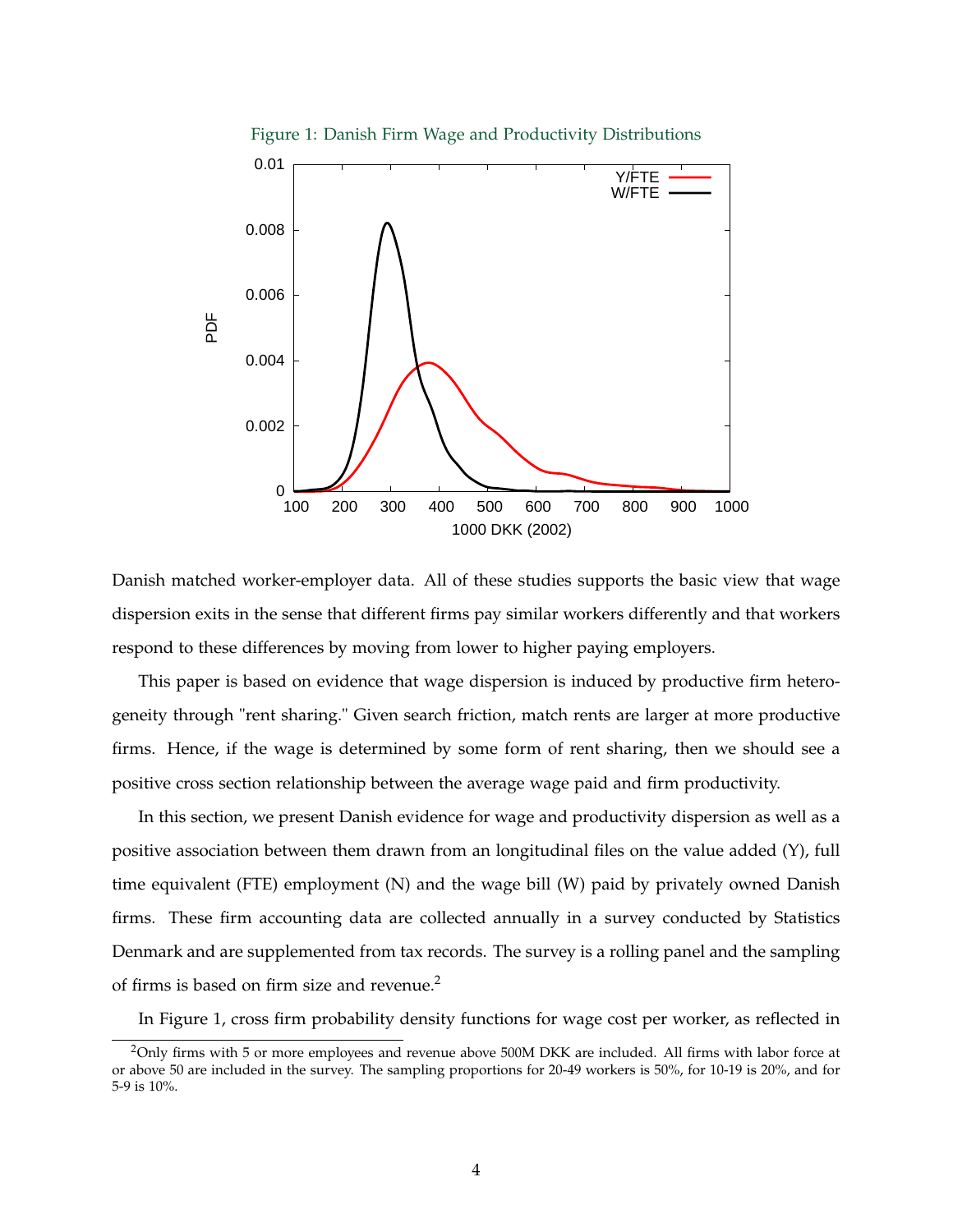

the ratio of the wage bill to FTE employment  $(W/N)$ , and for average productivity per worker, as measured by the ratio of valued added to employment  $(Y/N)$ , are plotted for the year 2002.<sup>3</sup> Note that dispersion in both the average wage paid and labor productivity are large. Specifically, four fold productivity differentials lie within the 5-95 percentile support of the data as well as over 100% differences in the average wages paid. The relative positions of the two distributions suggest that average labor productivity exceeds the average wage paid, as one should expect.

In Figure 2, a non-parametric regression of firm labor productivity on average firm wage cost is plotted. This evidence suggests that the relationship is close to linear.

The strong positive relationship between firm wage and productivity supports "rent-sharing" theories of the wage determination. Of course, the linear nature of the relationship is implied by the simple bilateral bargaining model assumed in this paper. But, there are alternative models of rent sharing that might be incorporated instead. The dynamic monopsony model proposed by Burdett and Mortensen (1998) implies a strictly concave relationship. Indeed, Mortensen (2003) shows that the degree of concavity is much larger than that observed in these data. Postel-Vinay and Robin (2002) and Cahuc et al. (2006) develop and estimate a structural model in

 $3$ At the moment, we have data for 1999-2002 inclusive. All the properties characteristics of the data pointed out here are virtually identical for each of the other years as well.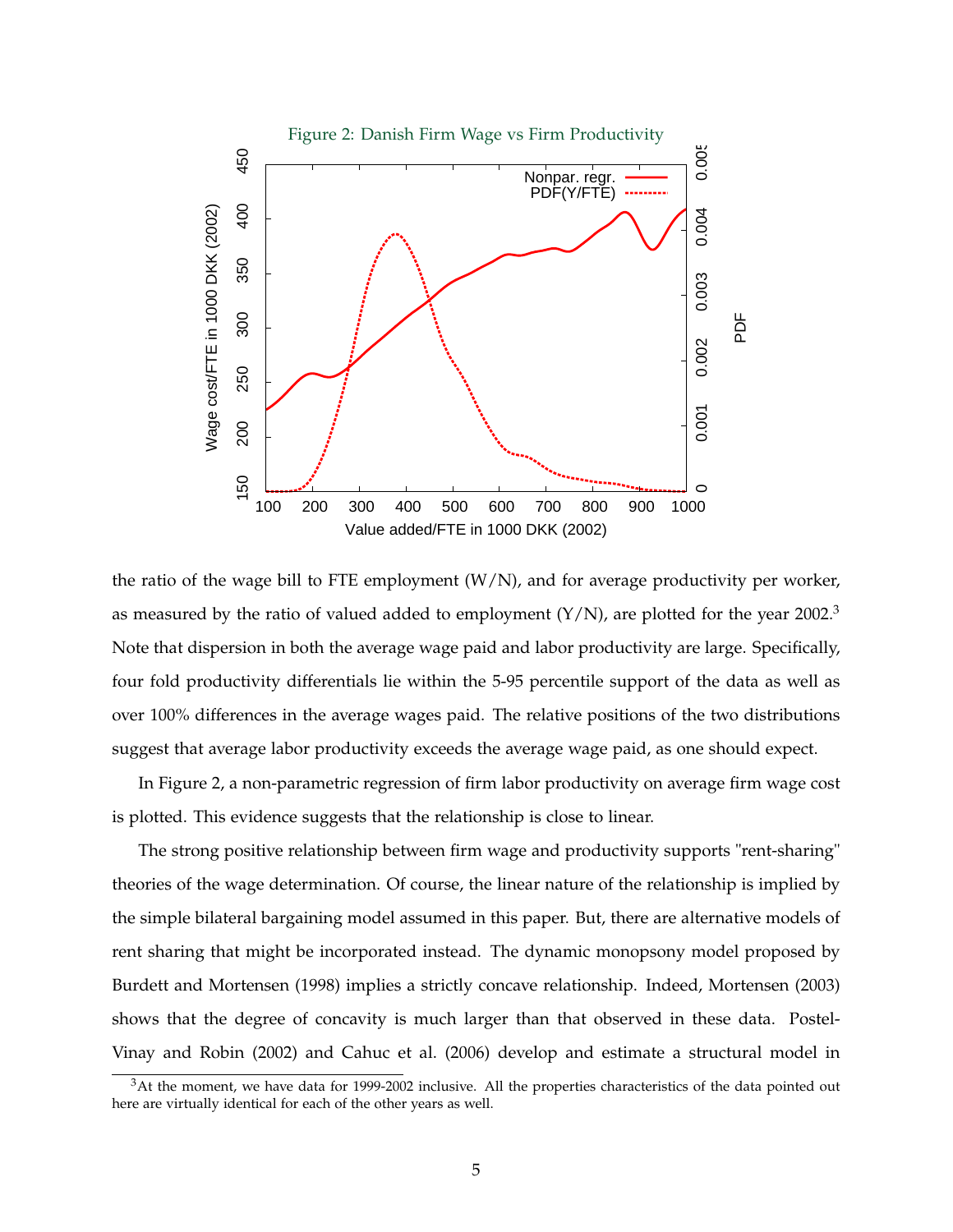which the growth in worker wages with experience can be attributed to Bertrand competition between a worker's current and a potential alternative employer. Although this wage setting process is more complicated than either bilateral bargaining or dynamic monopsony, it may also be consistent with the quantitative relationships reported here.

### **3 The Model**

#### **3.1 Household Preferences**

There is a continuum *L* of identical households each composed of a unit measure of individuals who are either employed or not.. There is a single final good used for either consumption or investment and produced by a competive market sector using a continuum of intermediate goods. Each intermediate good is supplied by a single firm. Employed workers produce intermediate goods and those not employed produce a substitute for the final good at rate *b*. Household utility is the expected present value of consumption where the fixed discount rate  $r$  is the equilibrium rate of interest.

#### **3.2 Intermediate Product Demand**

A single final good is supplied by a competitive sector and the aggregate quantity produced is a function of a continuum of intermediate inputs each supplied by a monopolist. Specifically, final output is determined by the following constant returns to scale Dixit-Stigliz production function,

$$
Y = \frac{A}{K} \left[ \int_0^K \alpha(j)^{\frac{1}{\sigma}} x(j)^{\frac{\sigma-1}{\sigma}} dj \right]^{\frac{\sigma}{\sigma-1}}, \tag{1}
$$

where  $x(i)$  is the quantity of intermediate product *j* available, *K* is the measure of intermediate goods, and  $\sigma$  is the elasticity of substitution between inputs. The demand for each input given final output is

$$
x(j) = \alpha(j)Y \left(\frac{A}{K}\right)^{\sigma-1} p(j)^{-\sigma},
$$

where  $p(i)$  is the price of input *j* expressed in units of the final output. Each intermediate good is produced with labor and supplied by a single firm. Specifically,  $x(j) = q(j)n(j)$  where  $q(j)$  is the productivity of each worker employed to produce product *j* and  $n(j)$  is employment. The demand and productivity pair parameters  $(\alpha, q)$  define the supplier of product *j* in the model.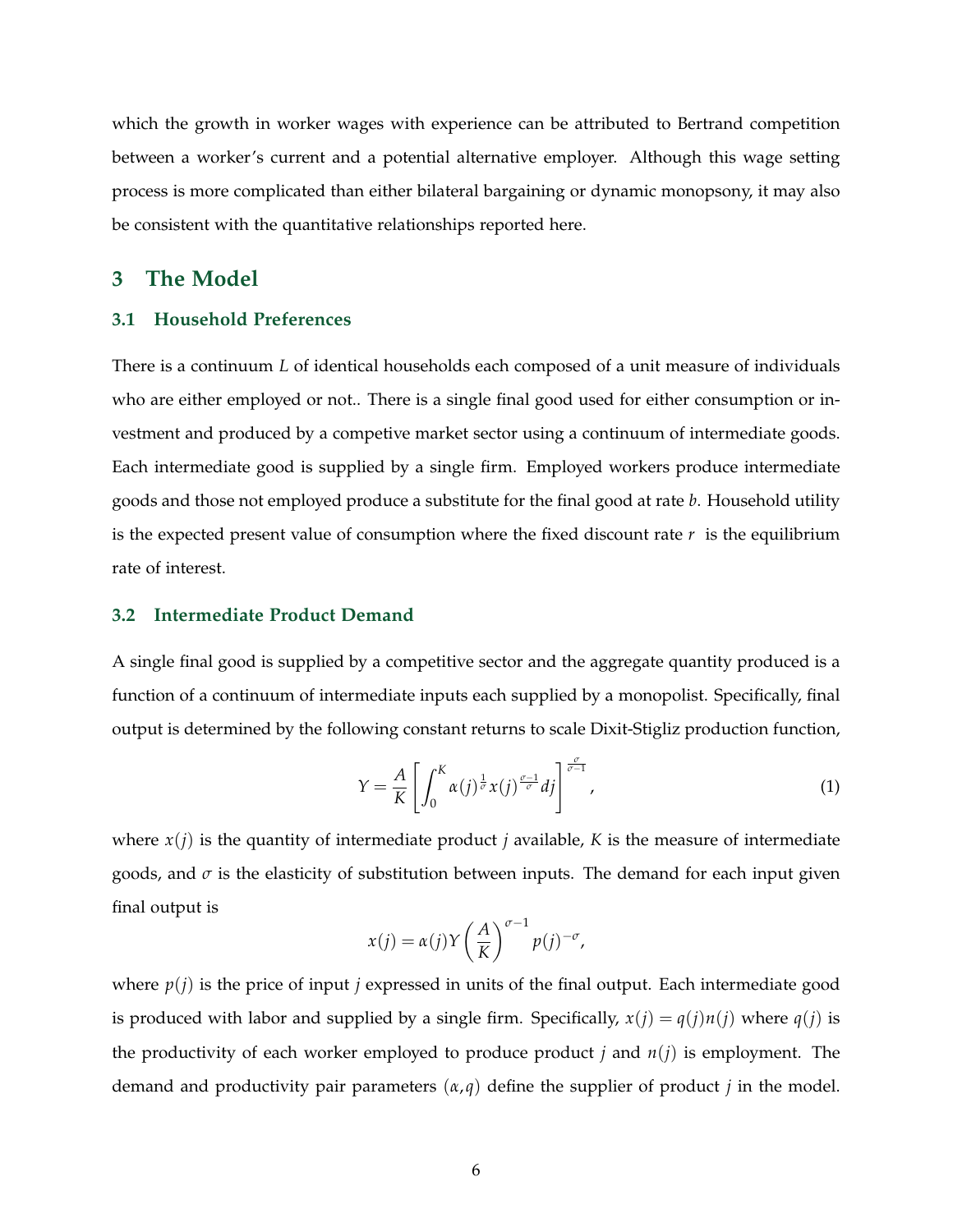Given this pair of parameters, the supplying firm's revenue is

$$
px = R_n(\alpha, q) = (\alpha Y)^{\frac{1}{\sigma}} \left(\frac{Aqn}{K}\right)^{\frac{\sigma - 1}{\sigma}}.
$$
\n(2)

Equation (2) makes clear that in this model with monopolistic pricing, demand and productivity shocks work in the same way by shifting the revenue function. It is useful to rewrite revenue as a function of a single random variable,  $\mu = \alpha^{\frac{1}{\sigma}} (Aq)^{\frac{\sigma-1}{\sigma}}$ ,

$$
R_n(\mu) = \mu Y^{\frac{1}{\sigma}} \left(\frac{n}{K}\right)^{\frac{\sigma-1}{\sigma}}.
$$
\n(3)

In the following variation in  $\mu$  is surpressed until needed.

#### **3.3 Bargaining, Search, and Vacancy Creation**

When an individual worker meets an employer, the two bargain over their match surplus. Given that the value of the worker's current employment status is the threat point in the bilateral bargaining game, the generalized Nash solution allocates the share  $\beta \in (0,1)$  to the worker and the residual to the employer. A match is formed if its value exceeds the worker's outside option.

For example, if the worker is unemployed, then match surplus to be divided is *X* − *U* where *X* is the match value and *U* is the value of unemployment. Given the Nash solution to the bargaining problem, the worker's value of unemployment is

$$
rU = b + \lambda_0 \beta \int_U^{\infty} (X - U) dF(X), \tag{4}
$$

where *b* is the flow value of home production,  $\lambda_0$  is the rate a which an unemployed worker meets vacancies, and  $F(X)$  is the offer c.d.f., the distribution of match values over vacancies.

In the model, employed workers have the opportunity to transit voluntarily to alternative employment at frequency  $\lambda_1$  and an exogenous transition occurs with frequency  $\lambda_2$ . Consistent with this interpretation, a worker actually moves from one job to the other in the first case only if the transition is value improving but not necessarily in the second. As in Jolivet et al. (2006), the principal purpose of allowing for "involuntary" job-to-job transitions is to account for the fact that the significant fraction of workers in the data experience wage loss when making job-to-job transitions. More generally, involuntary transitions also account for job-to-job movements made for non-economic reasons.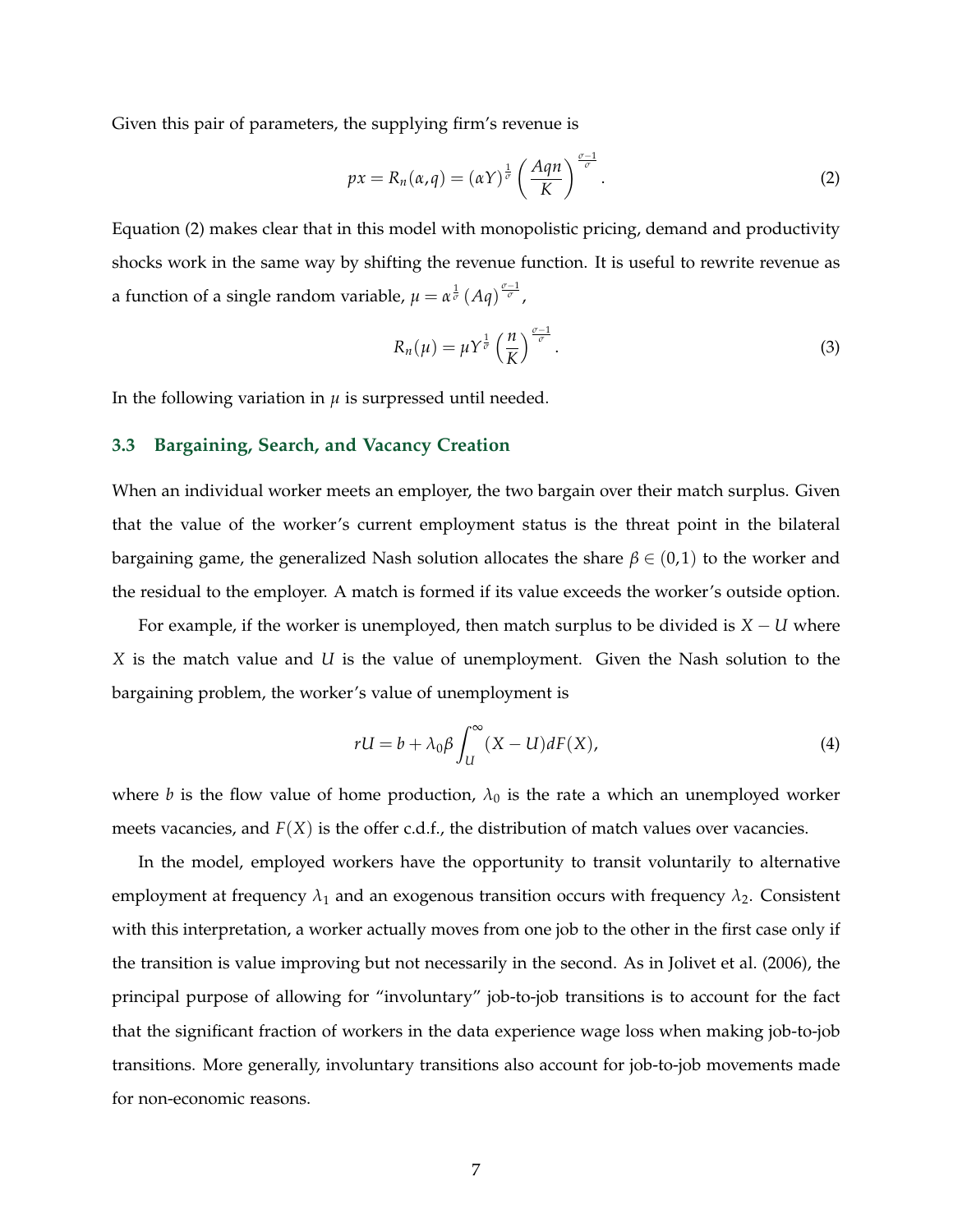When employed workers can move from one employer to another, the nature of the employment relationship is complicated. For example, an employer has an incentive to match an employee's outside offer in order to retain the worker ex-post, but such behavior encourages rent seeking behavior by the worker ex-post. For this reason, it can be optimal from the employer's point of view to precommit not to respond to alternative employment opportunities of employees, a fact established in Postel-Vinay and Robin (2004). As Mortensen () and Diamond and Maskin (1979) point out, an optimal employment contract in this case generally requires that the worker compensate the employer for the future income loss in the event of a quit for this same reason. Such a "bonding" assumption is not unlike an alternative arrangement where the match surplus is "sold" to the worker in return for an up front payment to the firm. Either way, one obtains efficient separation. In the model environment at hand, outside offers arrive at an exogenously given rate  $\lambda_1$  which eliminates from the model the kind of rent seeking behavior that precommitment as in Postel-Vinay and Robin (2004) is supposed to discourage. Consequently, matching outside offers is an optimal strategy for the firm and also implements efficient separation. We will therefore adopt a bargaining setup that resembles that of Dey and Flinn (2005) and Cahuc et al. (2006) where firms match outside offers, and the employment contract specifies that the worker receives the share  $\beta \in (0,1)$  of the surplus value of the match, which can be viewed as the outcome of a bilateral bargaining problem between worker and employer when they meet and the worker's outside option is full surplus extraction from the outside employer.

Under this bargaining assumption, a worker voluntarily moves from job-to-job if and only if the total value of the new match exceeds that of the old. Hence, the worker's value of employment at the beginning of a new job is  $W = A + \beta(X - A)$  where *X* is the value of the marginal match with the new employer when employed and *A* is equal to the value of the previous match if the worker was hired voluntary and the value of unemployment if either the worker was previously unemployed or the move was involuntary.

The firm's recruiting strategy determines the number of vacancies posted contingent on the current level of employment in a firm. An optimal strategy maximizes the employer's profit, the product of the employer's share of the match surplus and the rates at which workers of different types are met summed over the types of worker as characterized by employment status. As all unemployed workers but only those employed at smaller match values accept, the number of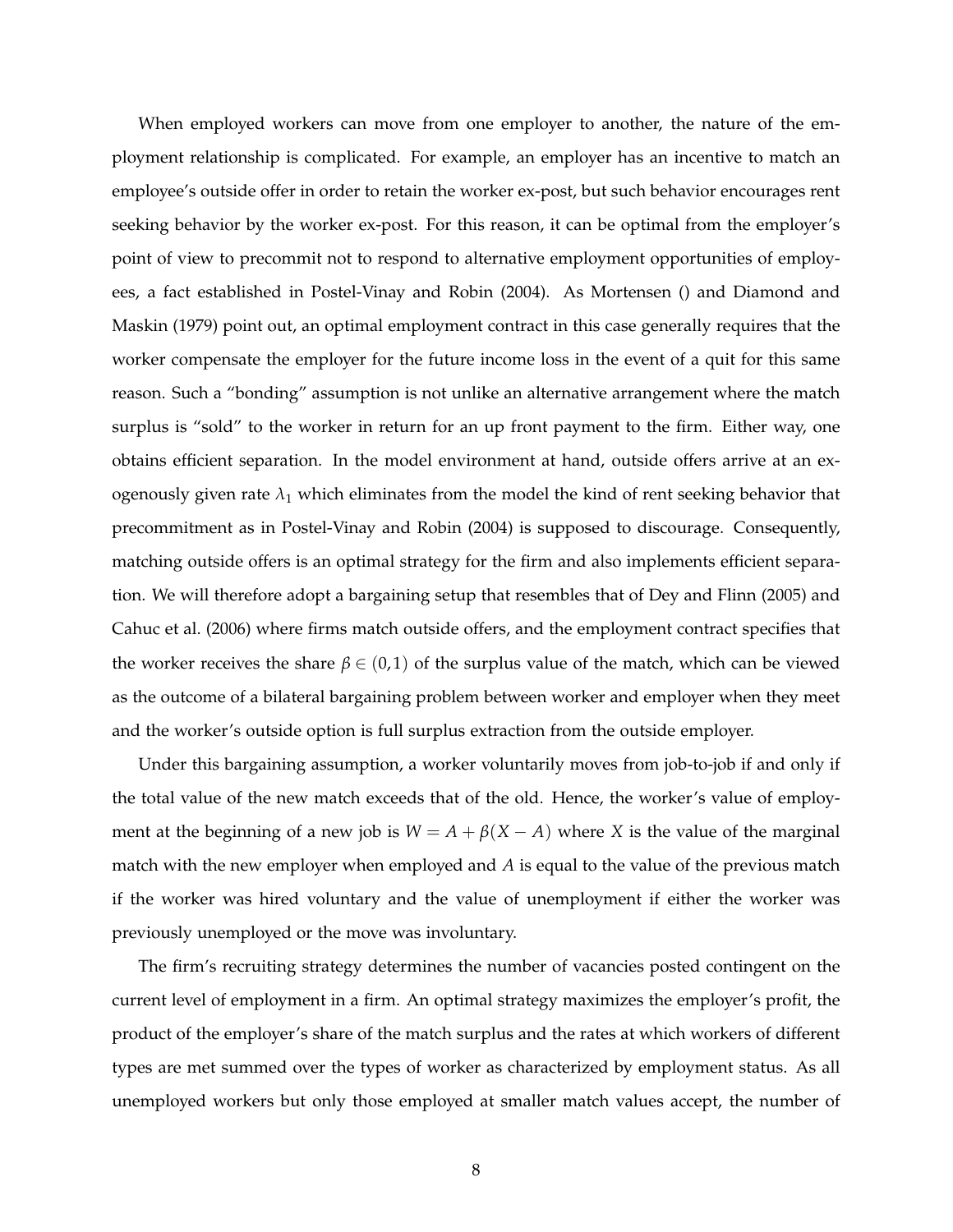vacancies posted by a firm with *n* employees is the solution to the optimization problem,

$$
\pi(\Delta V_{n+1}) = \max_{v \ge 0} \left\{ (1 - \beta)v \left[ (\eta_0 + \eta_2)(\Delta V_{n+1} - U) + \eta_1 \int_U^{\Delta V_{n+1}} (\Delta V_{n+1} - X) dG(X) \right] - c_0(v) \right\},\tag{5}
$$

*where*  $\Delta V_{n+1} = V_{n+1} - V_n$  is the value to the firm of adding a worker, *G*(*X*) denotes the fraction of workers employed at a firm with match value *X* or less, and  $c_0(v)$  represents the cost of posting *v* vacancies, an increasing convex function. The parameters  $\eta_0$ ,  $\eta_1$ , and  $\eta_2$  are rates per vacancy posted at which employers meet unemployed workers, employed workers who have the option of turning down an outside offer, and employed workers who move for reasons exogenous to the model.

As all offers are acceptable to an unemployed worker and one who otherwise transitions to unemployment but only those employed worker in a match with a lower value that the match will voluntarily accept an offer, the employment size contingent hire frequency is

$$
h_n = h(\Delta V_{n+1}) = [\eta_0 + \eta_1 G(\Delta V_{n+1}) + \eta_2] v(\Delta V_{n+1}),
$$
\n(6)

where  $v(X)$  is the solution to the optimization problem defined in (5) when  $X = \Delta V_{n+1}$ . Note that the optimal number of vacancies does not depend directly on either productivity or market size. In short, the value of the match is a sufficient statistic.

#### **3.4 The Value of the Marginal Match**

Firms are composed of product lines, each of which faces a destruction risk equal to  $\delta_1$ . Each product line has its own labor force; direct reallocation across lines within the firm is no less expensive than worker reallocation through the labor market. Hence, the employing unit in the model is the product line, a coalition composed of an employer and its labor force.

The size of the labor force employed in a product line, denoted as *n*, is a discrete variable defined on the non-negative integers. As the model is formulated in continuous time and hires and separations are individual decisions, only a one unit change in *n* can occur in any instant if the line continues into the future. Only in the case of product destruction, an event which occurs infrequently at rate  $\delta_1$ , is this rule violated. In this case, all workers are laid off. Hence, employment in a product line is a birth-death stochastic process with transition rate from *n* to *n* + 1 equal its hire frequency, from *n* − 1 to *n* equal to the frequency with which workers quit, and from any *n* to  $n = 0$  with frequency  $\delta_1$ .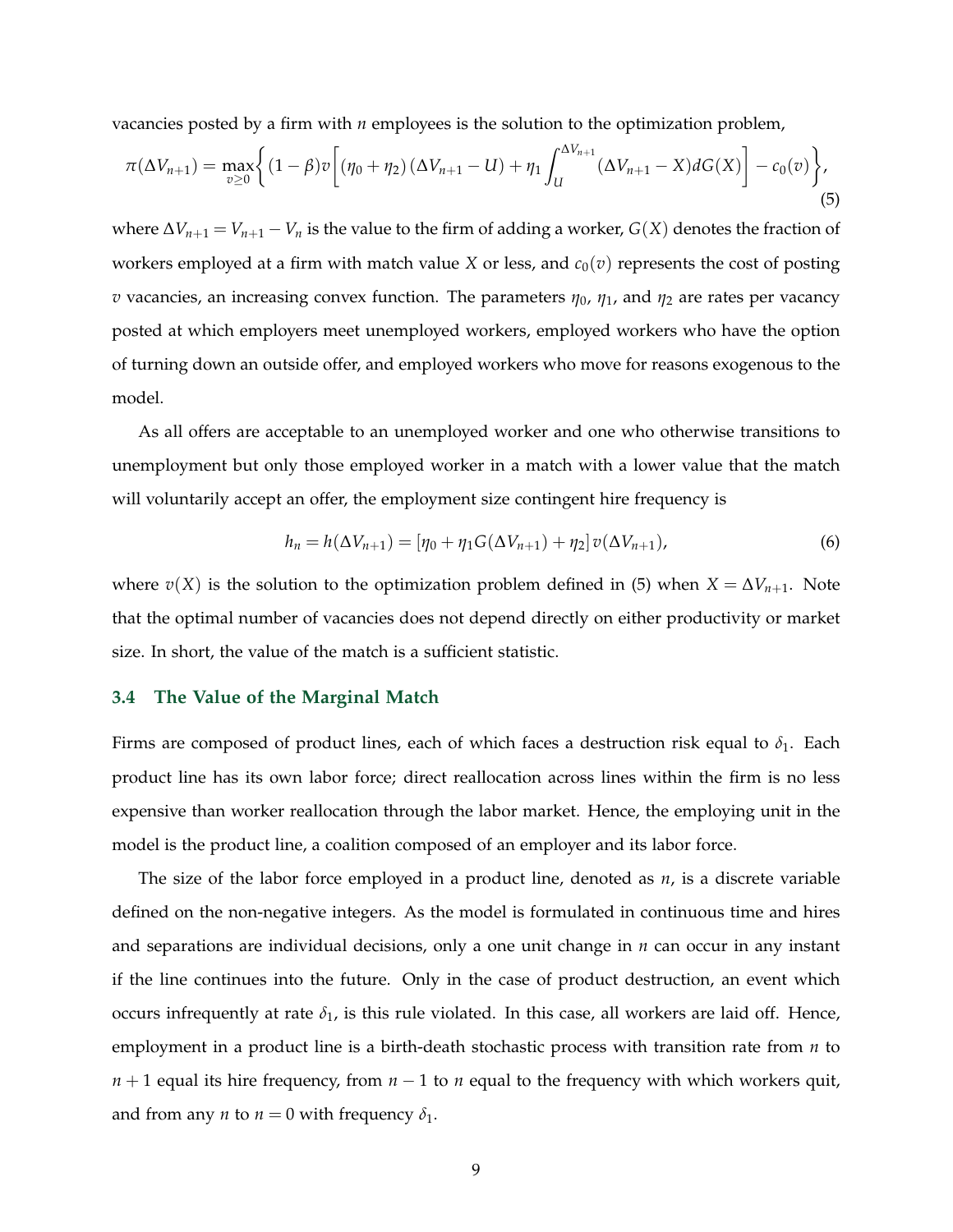Define  $V_n$  as the expected present value of the future income of the members of a product line composed of the employer and the *n* employees. If new workers are hired at contingent frequency *hn*, then

$$
rV_{n}(\mu) = R_{n}(\mu) + \pi(\Delta V_{n+1}) + \delta_{1}(nU - V_{n}(\mu)) + \delta_{0}n(U - \Delta V_{n})
$$
  
+  $\lambda_{1}n \int_{\Delta V_{n}}^{\infty} [\Delta V_{n} + \beta(X - \Delta V_{n}) + V_{n-1} - V_{n}] dF(X)$   
+  $\lambda_{2}n \int_{U}^{\infty} [U + \beta(X - U) + V_{n-1} - V_{n}] dF(X)$   
=  $R_{n}(\mu) + \pi(\Delta V_{n+1}) + \delta_{1}(nU - V_{n}(\mu)) + (\delta_{0} + \lambda_{2})n(U - \Delta V_{n})$   
+  $\lambda_{1}n\beta \int_{\Delta V_{n}}^{\infty} (X - \Delta V_{n}) dF(X) + \lambda_{2}n\beta \int_{U}^{\infty} (X - U) dF(X),$  (7)

where  $\Delta V_n = V_n - V_{n-1}$  is the value of the marginal worker to the firm,  $\lambda_1$  is the rate at which employed workers generate outside offers,  $\lambda_2$  represents the quit rate of those moving from another job for other reasons,  $\delta_0$  is the transition rate to unemployment,  $\delta_1$  denotes the product destruction rate, and  $F(X)$  is again the offer distribution.

It is useful to reformulate Equation (7) in terms of the coalition match surplus,  $S_n(\mu)$  = *V<sub>n</sub>* ( $\mu$ ) − *nU*. For this purpose,  $\tilde{F}(S) = F(S + U)$  and  $\tilde{G}(S) = G(S + U)$ . By use of these definitions, a worker's valuation of unemployment can written as,

$$
rU = b + \lambda_0 \beta \int_0^\infty S d\tilde{F}(S).
$$

It then follows that,

$$
rS_n(\mu) = R_n(\mu) + \tilde{\pi}(\Delta S_{n+1}) - \delta_1 S_n - (\delta_0 + \lambda_2) n \Delta S_n
$$
  
+  $\lambda_1 n \beta \int_{\Delta S_n}^{\infty} (X - \Delta S_n) d\tilde{F}(X) + \lambda_2 n \beta \int_0^{\infty} X d\tilde{F}(X) - nb - \lambda_0 n \beta \int_0^{\infty} S d\tilde{F}(S)$   
=  $R_n(\mu) - nb - (\lambda_0 - \lambda_2) n \beta E[S] + \tilde{\pi}(\Delta S_{n+1}) - \delta_1 S_n - (\delta_0 + \lambda_2) n \Delta S_n$   
+  $\lambda_1 n \beta \int_{\Delta S_n}^{\infty} (X - \Delta S_n) d\tilde{F}(X),$  (8)

where  $E[S] = \int_0^\infty S d\tilde{F}(S)$  and

$$
\tilde{\pi}(\Delta S_{n+1}) = \max_{v \ge 0} \Biggl\{ (1 - \beta)v \Biggl[ (\eta_0 + \eta_2) \Delta S_{n+1} + \eta_1 \int_0^{\Delta S_{n+1}} (\Delta S_{n+1} - X) d\tilde{G}(X) \Biggr] - c_0(v) \Biggr\}.
$$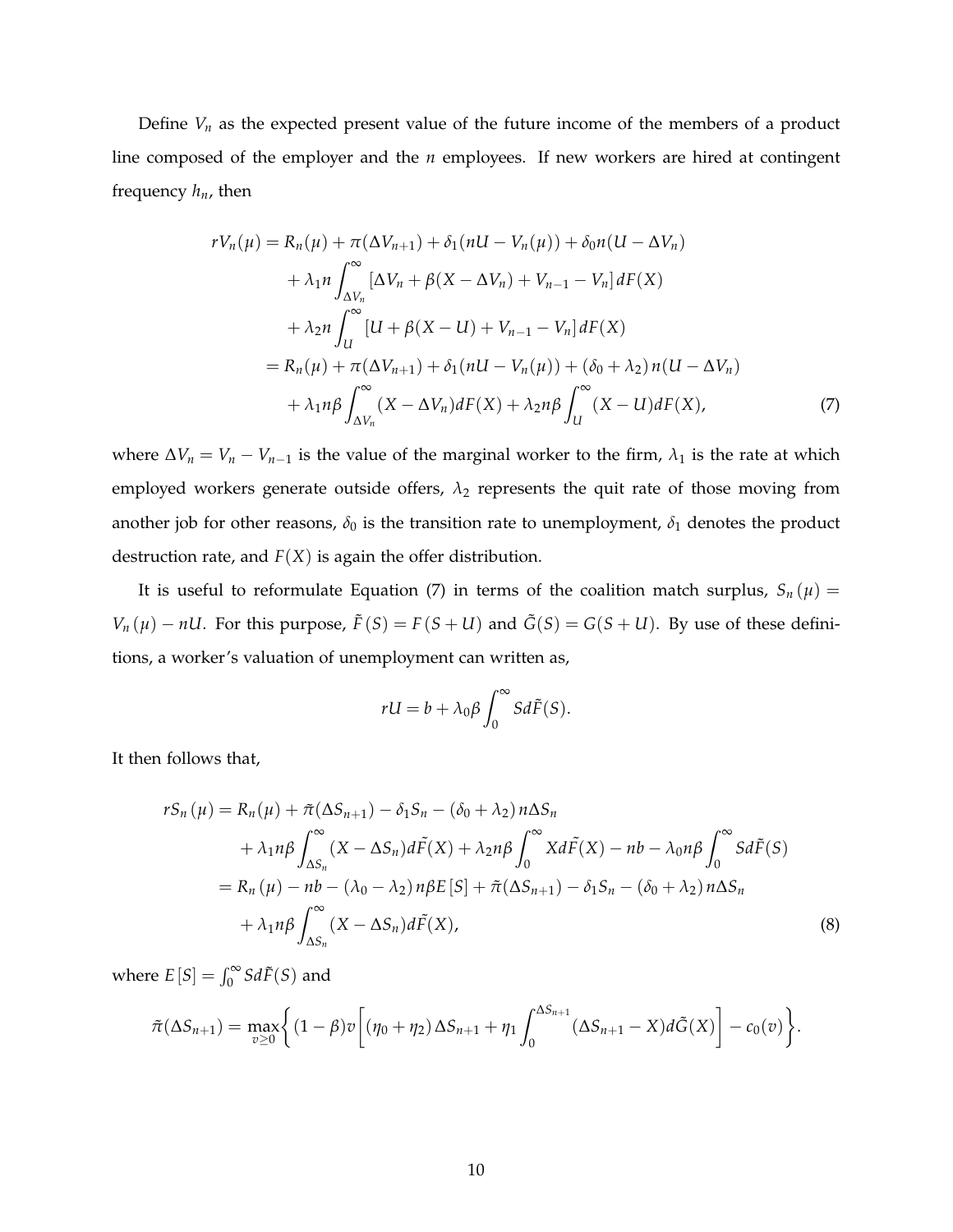By equation (8) one obtains the expression for the marginal coalition surplus,

$$
(r + \delta_1 + n(\delta_0 + \lambda_2)) \Delta S_n(\mu) = \Delta R_n - b - (\lambda_0 - \lambda_2) \beta E[S] + \tilde{\pi}(\Delta S_{n+1}) - \tilde{\pi}(\Delta S_n)
$$

$$
+ (\delta_0 + \lambda_2)(n - 1) \Delta S_{n-1}
$$

$$
+ \lambda_1 n \beta \int_{\Delta S_n}^{\infty} (X - \Delta S_n) d\tilde{F}(X)
$$

$$
- \lambda_1 (n - 1) \beta \int_{\Delta S_{n-1}}^{\infty} (X - \Delta S_{n-1}) d\tilde{F}(X), \tag{9}
$$

were  $\Delta R_n = R_n - R_{n-1}$  is the revenue product of the marginal worker.

Define  $m(\mu)$  as the upper product line size for a given  $\mu$  realization. It is defined by  $\Delta S_{m(\mu)}(\mu) = 0$ . Since  $\Delta S_n(\mu)$  is decreasing in *n*, there is no option value from hiring at the upper firm size bound. Hence, by equation (9),

$$
0 = \Delta R_m - b - (\lambda_0 - \lambda_2) \beta E[S] + (\delta_0 + \lambda_2) (m - 1) \Delta S_{m-1} + \lambda_1 m \beta E[S]
$$
  
\n
$$
- \lambda_1 (m - 1) \beta \int_{\Delta S_{m-1}}^{\infty} (X - \Delta S_{m-1}) d\tilde{F}(X)
$$
  
\n
$$
\updownarrow
$$
  
\n
$$
\Delta R_m = b + (\lambda_0 - \lambda_2 - \lambda_1) \beta E[S] - \lambda_1 (m - 1) \beta \left[ E[S] - \int_{\Delta S_{m-1}}^{\infty} (X - \Delta S_{m-1}) d\tilde{F}(X) \right]
$$
  
\n
$$
- (\delta_0 + \lambda_2) (m - 1) \Delta S_{m-1}.
$$
\n(10)

Since ∆*R<sup>m</sup>* is monotonically decreasing in ∆*Sm*−<sup>1</sup> one can bound the expression for ∆*R<sup>m</sup>* by,

$$
\Delta R_m \le \Delta R_{\hat{m}} = b + (\lambda_0 - \lambda_1 - \lambda_2) \beta E[S]. \tag{11}
$$

Equation (16) states that ignoring labor hoarding incentives, labor is hired to the point where the marginal revenue product of an additional worker equals a searching worker's payoff flow,  $b + (\lambda_0 - \lambda_1 - \lambda_2) \beta E[S]$ . The last term reflects the efficiency of off the job search relative to on the job search. We denote this level by  $\hat{m}(\mu)$ . Generally,  $m(\mu) > \hat{m}(\mu)$  reflecting that firms may choose to hoard labor in anticipation of the costly replacement of future losses of workers to quits or exogenous separation.

#### **3.5 The Wage Function**

The future wage stream for any new employee must equal the surplus value of the worker's previous employment status, represented as *A*, plus the share *β* of the difference between it and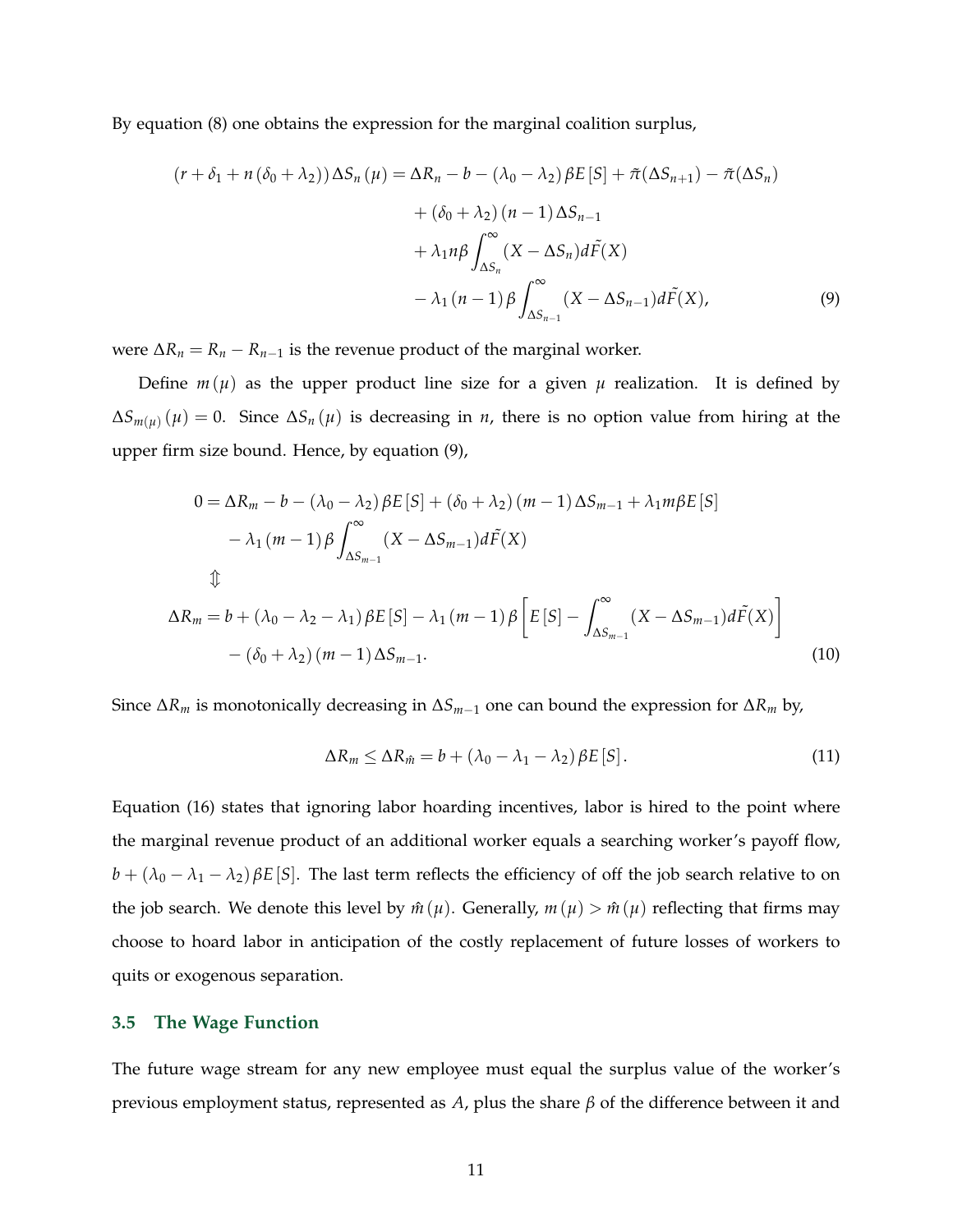the value of the new match. Consequently, the value of employment given that the worker is hired when there are *n* employees in the firm is,  $W_n^0 = A + \beta(\Delta V_n - A)$ , where *A* is the value of unemployment if the worker is hired while unemployed or in the process of an involuntary job-to-job move and the value of the worker's previous match otherwise. Although there are a continuum of payment streams that are consistent with  $W_n^0$ , it is unique under the additional restriction that the wage paid at every date must be the same for all current employees with the same market experience as embodied in the value of their employment status when hired. Both legal requirements and fairness considerations provide reasons for this equal pay condition.

By the fact that separation is efficient, *A* is necessarily less than the value of the match at its inception, however as time passes in the match, the marginal value of a worker in the coalition may drop and possibly below *A*. However, efficient separation requires that a worker's continuation value cannot exceed a worker's marginal value in her coalition. We make the assumption that when  $A > \Delta V_n$ , the employment contract awards the worker with the full surplus of the match, ∆*Vn*. Hence, we obtain that conditional on labor market experience as represented by the marginal value of the last employment position, and the number of employees in the product line, the worker's continuation value is given by,

$$
W_n = \min\left[\Delta V_n, A + \beta \left(\Delta V_n - A\right)\right].\tag{12}
$$

The asset equation for *W<sup>n</sup>* is given by,

$$
rW_n = w_n + (\delta_0 + \delta_1)(U - W_n) + h_n \Delta W_{n+1} - (n - 1)(\delta_0 + s_n) \Delta W_n
$$
  
+  $\lambda_1 \int_{\Delta V_n}^{\infty} [\Delta V_n + \beta (X - \Delta V_n) - W_n] dF(X)$   
+  $\lambda_1 \int_A^{\Delta V_n} (X + \beta (\Delta V_n - X) - W_n) dF(X)$   
+  $\lambda_2 \int_U^{\infty} [U + \beta (X - U) - W_n] dF(X),$ 

where

$$
s_n = s_n(\Delta V_n) = \lambda_1 [1 - F(\Delta V_n)] + \lambda_2. \tag{13}
$$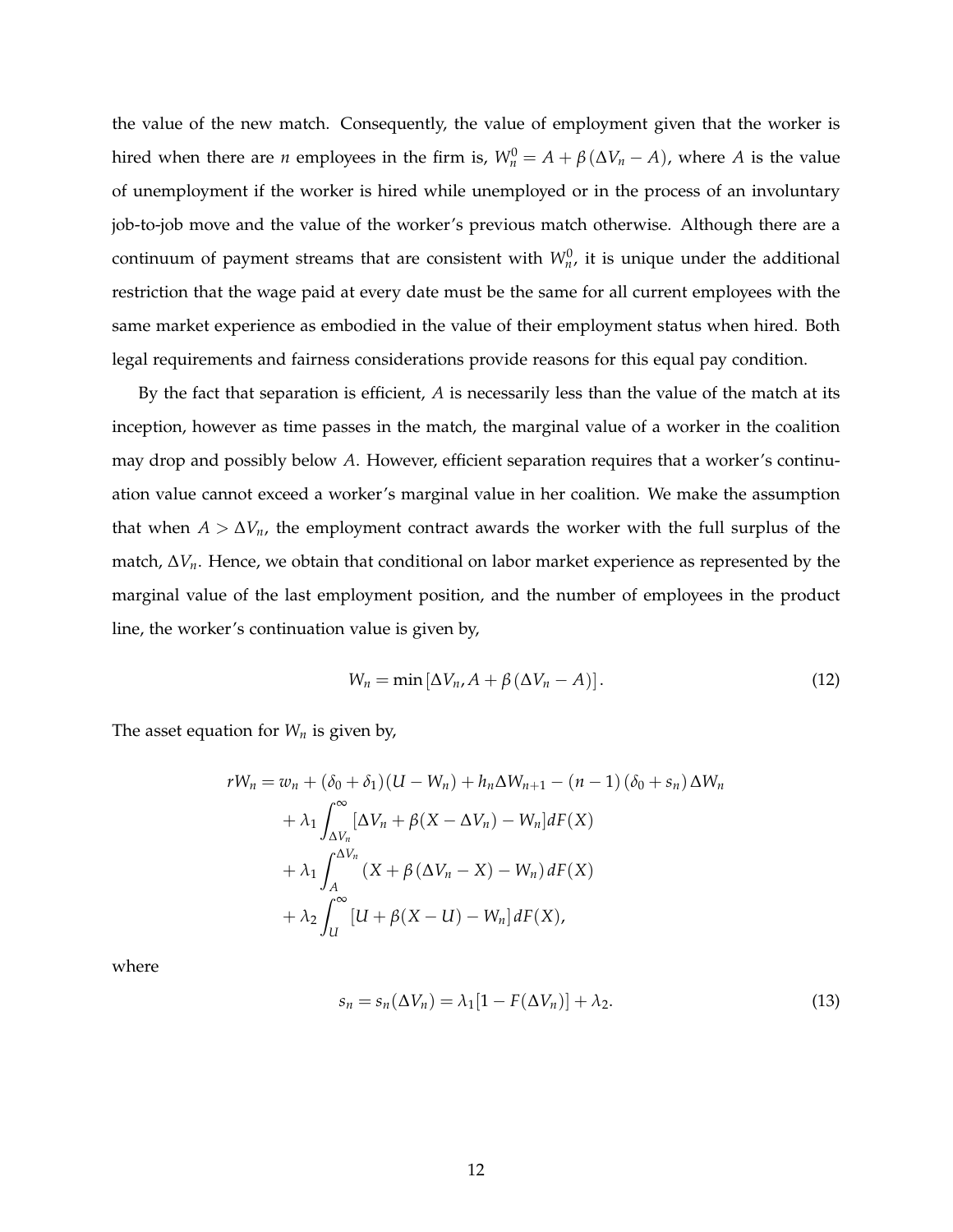Given that equation (12) holds the worker surplus can be written as,

$$
(r + \delta_0 + \delta_1 + \lambda_2) (W_n - U) = w_n - b + h_n \Delta W_{n+1} - (n - 1) (\delta_0 + s_n) \Delta W_n
$$
  
+  $\lambda_1 \beta \int_{\Delta V_n}^{\infty} (X - \Delta V_n) dF(X)$   
+  $\lambda_1 [1 - F(\Delta V_n)] (\Delta V_n - W_n)$   
+  $\lambda_1 (1 - \beta) \int_A^{\Delta V_n} (X - A) dF(X)$   
+  $(\lambda_2 - \lambda_0) \beta \int_U^{\infty} (X - U) dF(X).$ 

Define  $\tilde{A} = A - U$  and  $\tilde{W}_n = W_n - U$ . Following the approach in equation (8), this can then be expressed in terms of worker and marginal coalition surplus,

$$
(r + \delta_0 + \delta_1 + \lambda_2) \tilde{W}_n = w_n - b + h_n \Delta \tilde{W}_{n+1} - (n - 1) (\delta_0 + s_n) \Delta \tilde{W}_n
$$
  
+  $\lambda_1 \beta \int_{\Delta S_n}^{\infty} (S - \Delta S_n) d\tilde{F}(S)$   
+  $\lambda_1 [1 - \tilde{F}(\Delta S_n)] (\Delta S_n - \tilde{W}_n)$   
+  $\lambda_1 (1 - \beta) \int_{\tilde{A}}^{\Delta S_n} (S - \tilde{A}) d\tilde{F}(S)$   
+  $(\lambda_2 - \lambda_0) \beta E[S],$ 

where

$$
\tilde{W}_n = \min \left[ \Delta S_n, \tilde{A} + \beta \left( \Delta S_n - \tilde{A} \right) \right]. \tag{14}
$$

It follows that

$$
w_n = b + (\lambda_0 - \lambda_2) \beta E[S]
$$
  
+ 
$$
[r + \delta_1 + n(\delta_0 + s_n) + h_n] \tilde{W}_n - h_n \tilde{W}_{n+1} - (n-1)(\delta_0 + s_n) \tilde{W}_{n-1}
$$
  
- 
$$
\lambda_1 \left[ \beta \int_{\Delta S_n}^{\infty} S d\tilde{F}(S) + (1 - \beta) \left[ (1 - \tilde{F}(\Delta S_n)) \Delta S_n + \int_{\tilde{A}}^{\Delta S_n} (S - \tilde{A}) d\tilde{F}(S) \right] \right].
$$
 (15)

Equation (17) is a straightforward evaluation given a numerical solution for ∆*Sn*. Equation (9) provides one strategy for solving for the marginal coalition surplus.

The model has interesting implications for wage dynamics. As emphasized in both Dey and Flinn (2005) and Postel-Vinay and Robin (2002) one may observe both wage increases and decreases between jobs in this type of model. However, unlike these two previous examples, wages can both decrease and increase within the job in the model. Wages will increase as a result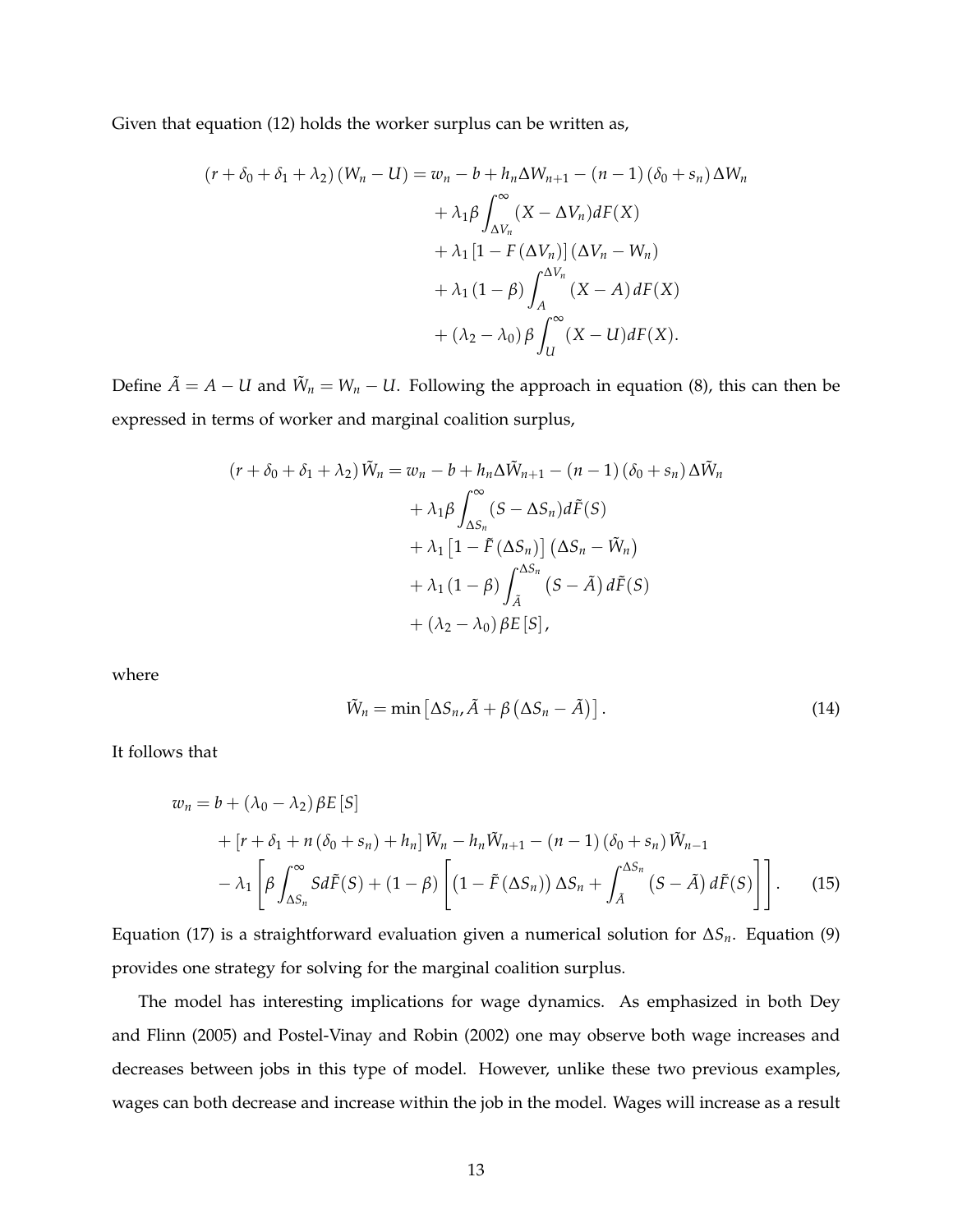of an arrival of an outside offer that increases  $\tilde{A}$  but is below the marginal coalition surplus of the worker's current job. However, wages will also rise and fall as changes in the coalitions labor force size impact the coalition's marginal match surplus. In the early life of a product line, the expansion of its labor force size will tend to imply decreasing wage profiles which will be impacted in the opposite direction as workers improve their bargaining position as a result of outside offer arrivals.

#### **3.6 The Case of Perfect Substitutes** ( $\sigma = \infty$ )

Solving the model for the value of the marginal match and the associated optimal recruiting strategy is complicated in the general case in which intermediate good are imperfect substitutes. However, doing so in the limiting case of perfect substitutes is quite straight forward. Since the qualitative properties of the model are likely to be similar, it is useful to study the special case.

The critical property of the special case is linearity of revenue in employment. That is  $R_n =$ *Aqn*/*K* in the limit from equation (2). Therefore, ∆*R* = *Aq*/*K* is a constant which together with equation (8) implies that the surplus value of the marginal worker is also constant. Indeed, its value, denoted as ∆*S*(*q*) where the dependence on productivity*q* is emphasized, is the unique solution to

$$
(r + \delta_0 + \delta_1 + \lambda_2) \Delta S(q) = \Delta R - b - (\lambda_0 - \lambda_2) \beta E[S] + \lambda_1 \beta \int_{\Delta S(q)}^{\infty} (S - \Delta S(q)) d\tilde{F}(S), \tag{16}
$$

the present value of output per worker, *Aq*/*K*, minus the unmatched worker's flow value, plus the expected gain in joint value attributable to the on-the-job search. It is straight forward to verify that ∆*S*(*q*) is monotonically increasing in *q* . In the case of equally efficient matched and unmatched search,  $\lambda_1 + \lambda_2 = \lambda_0$ , the marginal product line ( $\Delta S(q) = 0$ ) has marginal revenue  $\Delta R = b$ . Any product line with productivity below that of the marginal product line will not offer any vacancies. If unmatched search is more efficient than matched search then the marginal product line will have productivity  $q > b$ .

By use of the wage equation (17) and the expression for the marginal coalition surplus, equation (16), the wage can be stated as,

$$
w = \Delta R - (1 - \beta) \left\{ \left[ r + \delta_1 + \delta_0 + s(q) \right] \left( \Delta S(q) - \tilde{A} \right) + \lambda_1 \int_{\tilde{A}}^{\Delta S(q)} \left( S - \tilde{A} \right) d\tilde{F}(S) \right\},\tag{17}
$$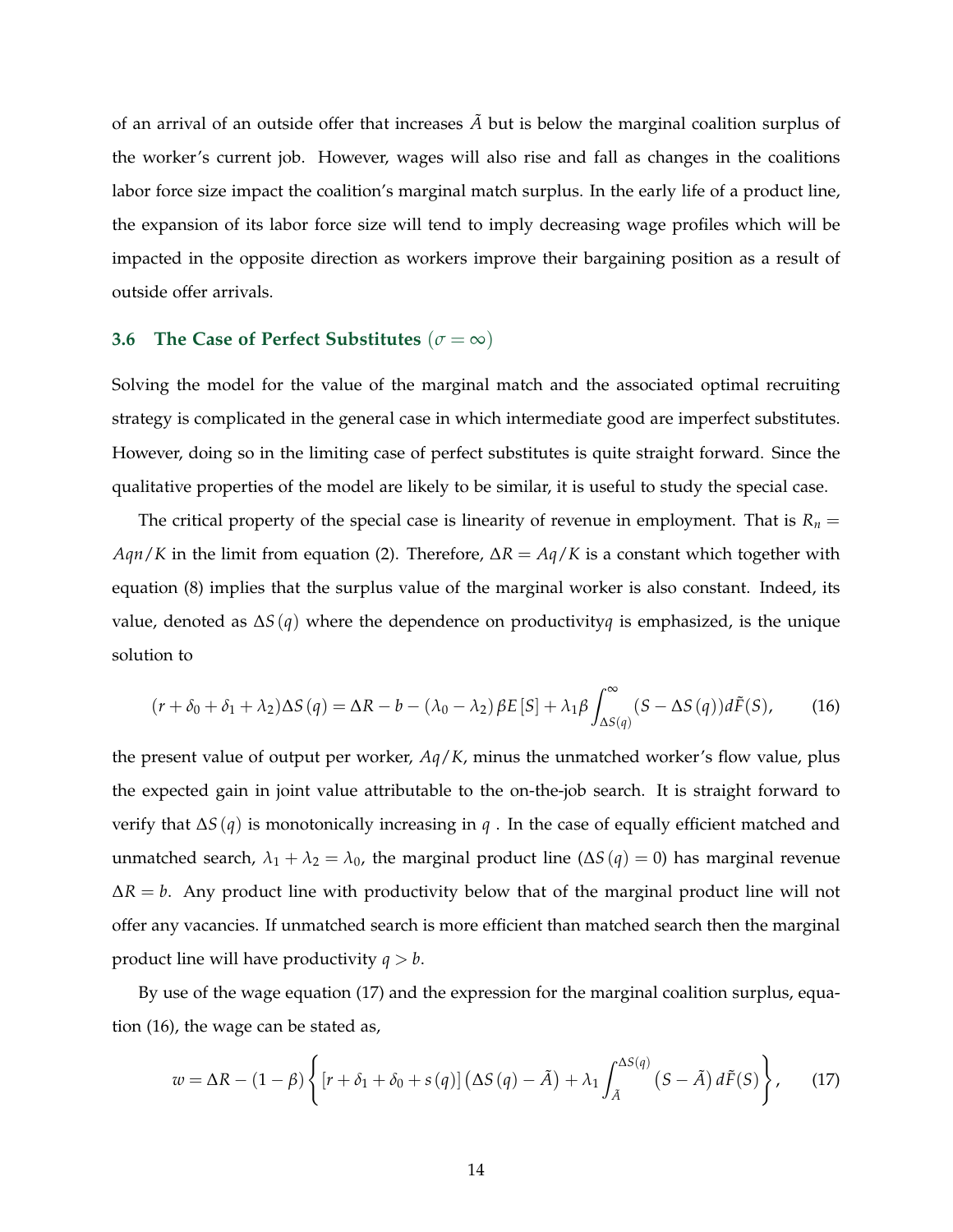where

$$
s(q) = \lambda_1 \left[ 1 - \tilde{F} \left( \Delta S \left( q \right) \right) \right] + \lambda_2.
$$

Because the value of the marginal match is a constant, the wage is also independent of the labor force size. It is equal to the marginal match productivity, *q*, minus the flow value to the firm which is the  $(1 - \beta)$  fraction of the match surplus minus the worker's history dependent bargaining position,  $\tilde{A}$ , multiplied by the effective discount rate of the match plus a compensation to the firm for the possibility that outside offer arrivals may improve the worker's bargaining position while remaining in the match.

The FONC for an optimal recruiting effort, the problem defined on the right side of (5), implies that

$$
c_0'(v(q)) = (1 - \beta) \left[ (\eta_0 + \eta_2) \Delta S(q) + \eta_1 \int_0^{\Delta S(q)} (\Delta S(q) - S) d\tilde{G}(S) \right].
$$

As the value of the marginal match is increasing in productivity and the return to recruiting effort is increasing in that value, more productive firms post more vacancies. In this case, neither the frequency with which workers are hired nor the quit rate depend on labor force size. Indeed, given this fact, the hire frequency

$$
h(q) = \left[\eta_0 + \eta_1 \tilde{G}(\Delta S(q)) + \eta_2\right] v(q)
$$
\n(18)

is increasing in worker productivity while the quit rate  $s(q)$  is decreasing in *q*. As the employment process is mean reverting and tends toward the value of *n* that equates hires and quit flows, more productive product lines are larger on average.

### **4 Product Innovation**

Firm size as reflected in the number of products supplied is generated by a research and development process as introduced in Klette and Kortum (2004). At any point in time, a firm has *k* product lines can grow only by creating new product varieties. Investment in R&D is required to create new products. Specifically, the firm's R&D investment flow generates new product arrivals at frequency *γk* where *γ* represents the firm's innovation rate per product line. The total R&D investment cost expressed in terms of output is  $c_1(\gamma)$ *k* where  $c_1(\gamma)$  is assumed to be strictly increasing and convex function. The assumption that the total cost of R&D investment is linearly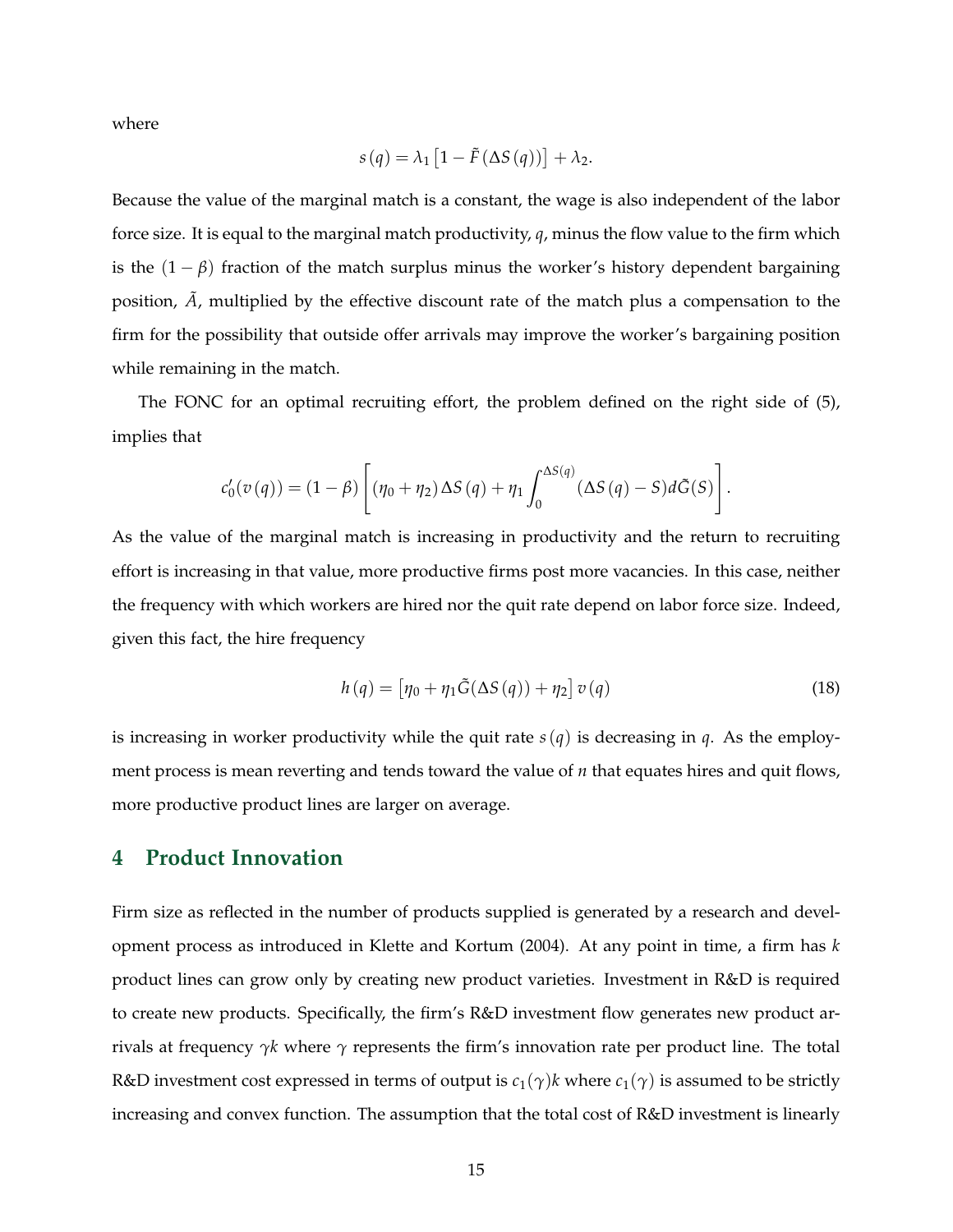homogeneous in the new product arrival flow, *γk*, and the number of existing product, *k*, "captures the idea that a firm's knowledge capital facilitates innovation," in the words of Klette and Kortum (2004). The specification assumption also implies that Gibrat's law holds in the sense that innovation rates are size independent contingent on type, a property needed to match the data on firm growth. Finally, every product is subject to destruction risk with exogenous frequency  $\delta_1$ . Given this specification, the number of products supplied by any firm is a stochastic birth-death process characterized by "birth rate" *γ* and "death rate" *δ*1.

The productivity of a product line, *q*, and the size of the market, *α*, are independent random variables realized when a new product is created. The distribution of market size is assumed independent of type. Firm type heterogeneity enters the model through type dependence of the distribution of product line productivity, *q*. Consequntly, the distribution of the random variable  $\mu=\alpha^{\frac{1}{\sigma}}(Aq)^{\frac{\sigma-1}{\sigma}}$  is also type dependent. Let  $\Gamma_\tau(\mu), \tau\in\{1,2....,T\}$ , denote the cumulative distribution of *µ* for any firm of type *τ*. We assure that the magnitude of the type index reflects the productivity rank of the type in the sense of first order stochastic dominance. That is,  $\tau > \tau'$ implies that product lines of firms of *τ* are likely to have greater employment conditional revenue than firms of type  $\tau'$ , i.e.,  $\Gamma_{\tau}(\mu) \leq \Gamma_{\tau'}(\mu)$  for all  $\mu \in [0, \bar{\mu}]$ .

#### **4.1 Value of R&D**

Let Ψ represent the value of research per existing product line. The innovation frequency per product line is the choice variable  $\gamma$ . If an innovation arrives in next instant, the employer will have a product line with no workers, which generates a revenue flow equal to the net profit associated with attempting to fill the first job, which is  $\pi(\Delta V_1)$ . As every product line faces destruction risk  $\delta_1$ , its present value at the moment of discovery is  $\pi(\Delta V_1)/(r + \delta_1)$ . In addition, the option to create still another, which again has value Ψ, arrives with each product created. Because the option to create a new product is lost if the existing product line is destroyed and the market size and cost of production are realized only after the product is created, the value of a new product for firm of type *τ* solves

$$
(r+\delta_1)\Psi_{\tau} = \max_{\gamma} \left\{ \gamma \left( \int \frac{\pi(\Delta V_1(\tilde{\mu})) d\Gamma_{\tau}(\tilde{\mu})}{r+\delta_1} + \Psi_{\tau} \right) - c_1(\gamma) \right\}.
$$
 (19)

Note that the contribution of a product line to the expected present value of future income of the coalition composed of the firm and all currently employed worker is  $\Delta V_0 = \pi (\Delta V_1)/(r + \delta_1)$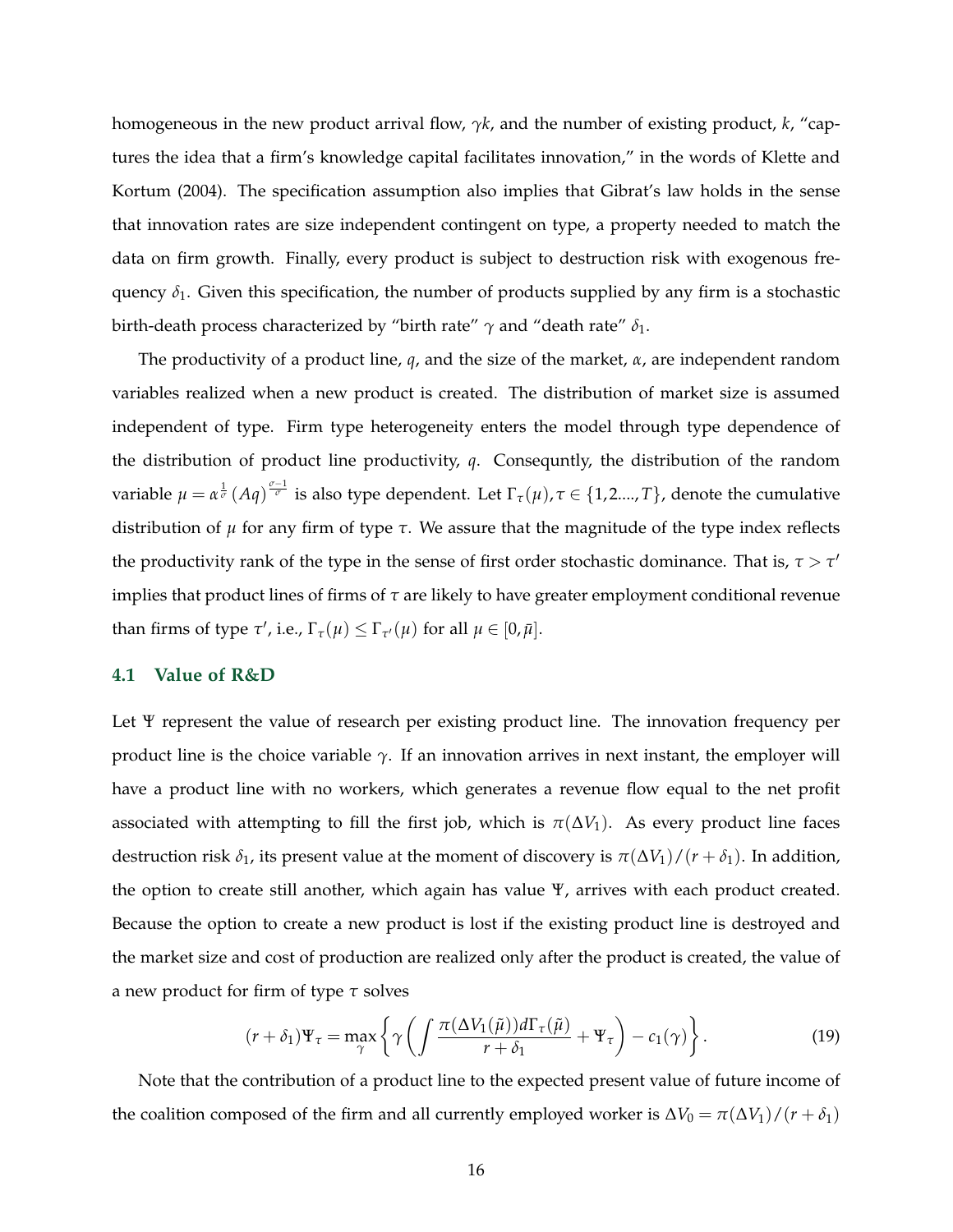from equation (7). Because there are no workers yet in the line, only the future return to recruiting the first worker is relevant and that accrues to the employer. Hence, one can show that the innovation frequency optimal for the firm, the solution to the problem specified on the right side of (19), is optimal for the coalition as well.

At a point in time, the coalition is supplying *k* different products. Let  $V_{n_k}(\mu_k)$  represent the value of the  $k^{\text{th}}$  product line were  $n_k$  represents the number of employees and  $\mu_k$  characterizes the revenue function of the product line. Given these specifics, it solves equation (7) when  $R_n = R_{n_k}(\mu_k)$  as defined in equation (2). Let  $(\vec{n}, \vec{\mu}, k)$  represent the state of the coalition where  $\vec{x}$  = ( $x_1,...,x_k$ ) represents a vector of length *k*. Under the assumption that the innovation rate is chosen to maximize the value of the coalition given that it is of type  $\tau$ , denoted  $\Lambda_{\tau}(\vec{n}, \vec{\mu}, k)$ , is the solution to the following continuous time Bellman equation,

$$
r\Lambda_{\tau}(\vec{n},\vec{\mu},k) = k \max_{\gamma \ge 0} \left\{ \gamma \int \left[ \Lambda_{\tau}((\vec{n},0),(\vec{\mu},\tilde{\mu}),k+1) - \Lambda_{\tau}(\vec{n},\vec{\mu},k) \right] d\Gamma_{\tau}(\tilde{\mu}) - c_{1}(\gamma) \right\} + (r+\delta_{1}) \sum_{j=1}^{k} V_{n_{j}}(\mu_{j}) + \delta_{1} \sum_{j=1}^{k} \left( \Lambda_{\tau}(\vec{n}_{\langle j \rangle},\vec{\mu}_{\langle j \rangle},k-1) - \Lambda_{\tau}(\vec{n},\vec{\mu},k) \right), \tag{20}
$$

where  $\vec{x}_{\langle j \rangle}$  is an  $k-1$  vector constructed from  $\vec{x}$  by deleting its  $j^{\text{th}}$  element. The first term on the right is the expected gain associated with the creation of a new product, the second term is simply the employer's gross revenue flow from its current product portfolio, and the last is the expected capital loss in value attributable to the destruction of an existing product.

**Proposition 1.** *The value of a firm-worker coalition takes the form*

$$
\Lambda_{\tau}(\vec{n}, \vec{\mu}, k) = \sum_{j=1}^{k} V_{n_j}(\mu_j) + k \Psi_{\tau}.
$$
\n(21)

*Proof.* Insert the conjecture into equation (20) to obtain

*r*

$$
\left[\sum_{j=1}^{k} V_{n_j}(\mu_j) + k \Psi_{\tau}\right] = k \max_{\gamma \ge 0} \left\{\gamma \int \left(V_0(\tilde{\mu}) + \Psi_{\tau}\right) d\Gamma_{\tau}(\tilde{\mu}) - c_1(\gamma)\right\} \n+ (r + \delta_1) \sum_{j=1}^{k} V_{n_j}(\mu_j) - \delta_1 \sum_{j=1}^{k} \left(V_{n_j}(\mu_j) - \Psi_{\tau}\right) \n\updownarrow
$$
\n
$$
(r + \delta_1) k \Psi_{\tau} = k \max_{\gamma \ge 0} \left\{\gamma \int \left(\frac{\pi(\Delta V_1(\tilde{\mu}))}{r + \delta_1} + \Psi_{\tau}\right) d\Gamma_{\tau}(\tilde{\mu}) - c_1(\gamma)\right\}.
$$

Hence, equation (21) holds by (7) where  $\Psi_{\tau}$  is the solution to (19). Since, equation (20) can be reformulated as a contraction, the form in equation (21) is also the unique solution.  $\Box$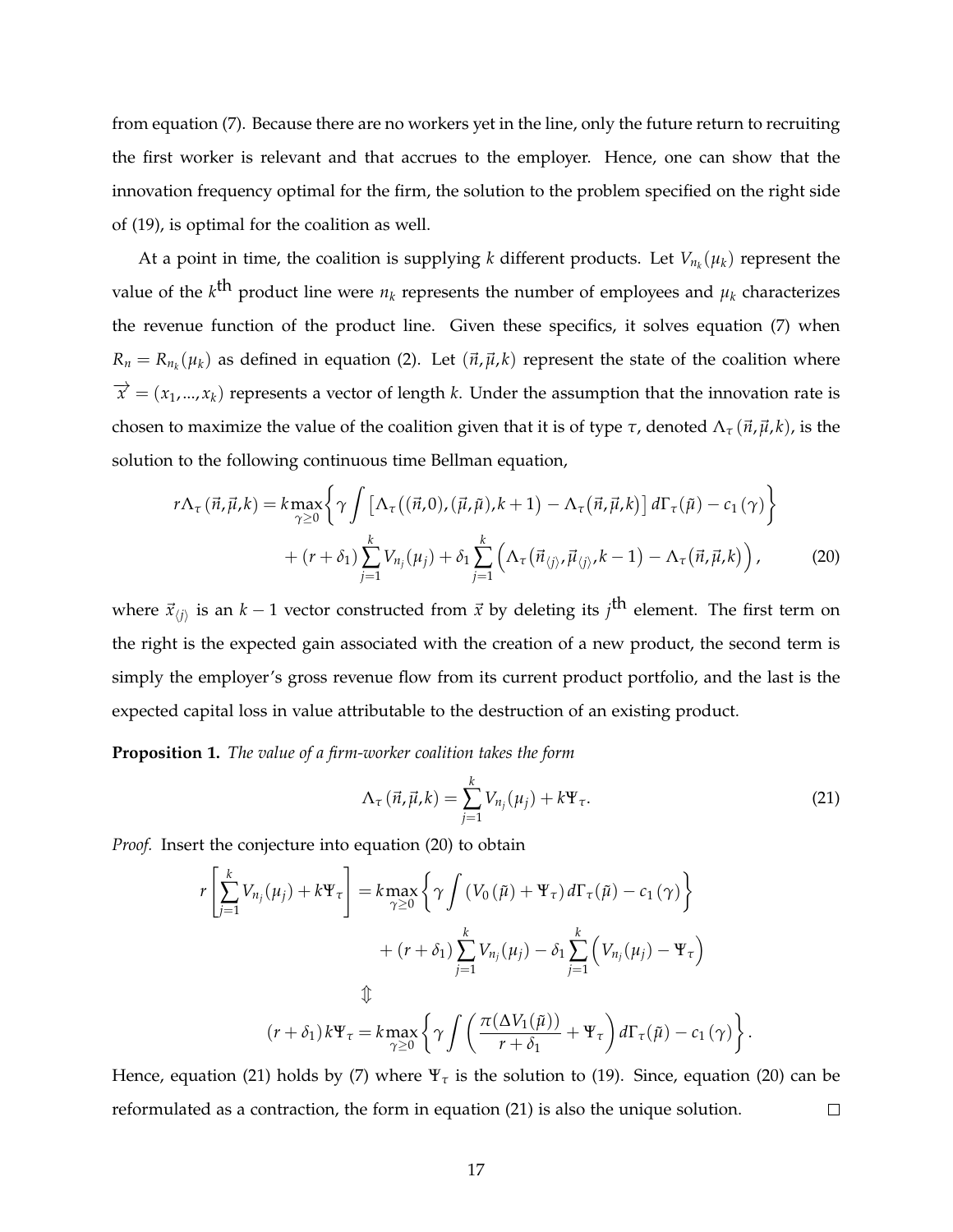#### **4.2 Innovation Frequency**

Equation (7) defines the value of innovation activity per product line for a type *τ* firm. It is the present value of the maximal difference between two parts, the product of the return to innovation and the chosen innovation rate less the R&D investment required to sustain that rate. The return is the sum of two parts, the expected present value of the profit of a new product line plus that value of the opportunity to create another product facilitated by the existence of a new product line, the value of the knowledge embodied in the creation of a new product. From equation (20), the innovation frequency satisfies

$$
c_1'(\gamma_\tau) = E_\tau V_0(\tilde{\mu}) + \Psi_\tau
$$
\n(22)

when positive where  $E_{\tau}$  represents the expectation operator conditional on firm type. Note that the choice is independent of both the number of products currently supplied and of the number of workers employed to supply each line.

**Proposition 2.** If the cost of R&D,  $c_1(\gamma)$ , is increasing, strictly concave and  $c_1(0) = c'_1(0) = 0$ , inter*mediate products are imperfect substitutes, and the measure of products supplied, K, is sufficiently large, then the optimal product creation rate is positive and less than the product destruction rate, δ.*

*Proof.* If a solution to (22) exists, then the value of an additional product line is defined by

$$
\Psi_{\tau} = \max_{\gamma \ge 0} \left\{ \frac{\gamma E_{\tau} V_0(\tilde{\mu}) - c_{\gamma}(\gamma)}{r + \delta_1 - \gamma} \right\}.
$$
 (23)

Hence, the first order condition for the optimal innovation rate can be written as

$$
f(\gamma) = (r + \delta_1 - \gamma) \left( E_\tau V_0(\tilde{\mu}) - c'_\gamma(\gamma) \right) + \gamma E_\tau V_0(\tilde{\mu}) - c_\gamma(\gamma) = 0 \tag{24}
$$

and the second order condition requires  $f'(\gamma) = -(r + \delta_1 - \gamma) c''(\gamma) \leq 0$  at a maximal solution. As  $f'(0) = (r + \delta_1)E_\tau V_0(\tilde{\mu}) > 0$ , the first order condition has a unique solution satisfying  $0 < \gamma <$ *δ*<sub>0</sub> and the sufficient second order condition is satisfied if  $f'(\delta_1) = (r + \delta_1)E_\tau V_0(\tilde\mu) - rc_\gamma(\delta_1)$  –  $c_{\gamma}(\delta_1)$  < 0. As  $V_0(\tilde{\mu})$  is bounded above by the largest value of a new product line and that bound converges to zero as  $K \to \infty$  by equations (2) and (7) where  $\sigma > 1$ , the claim follows.  $\Box$ 

#### **4.3 Entry**

Assume that entry requires a successful innovation, that the cost of innovation activity by a potential entrant is  $c_1(\gamma)$ , and that firm type is unknown to an entrepreneur prior to entry. The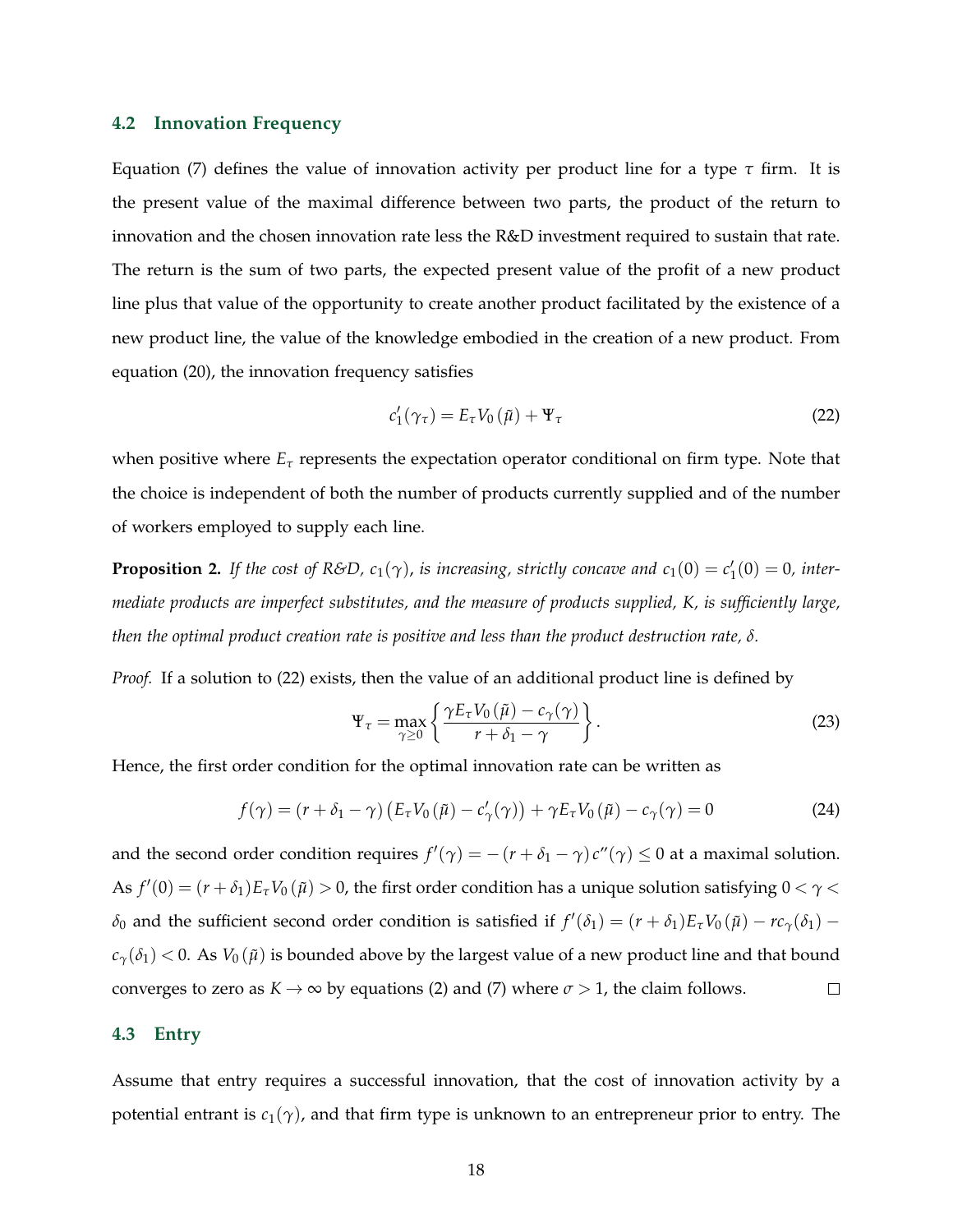entry rate is the product  $v = m\gamma_0$  where *m* is a given measure of entrepreneurs and  $\gamma_0$  is the frequency with which any one of them creates new product. As the optimal innovation rate by a potential entrant maximizes expected value, equal to  $\gamma_0 \sum_{\tau} [E_\tau V_0(\tilde{\mu}) + \Psi_\tau] \phi_\tau - c(\gamma_0)$  where  $\phi_\tau$ is the exogenous probability of being a type *τ* firm, the optimal choice is defined

$$
v = m\gamma_0 = m \arg \max_{\gamma \ge 0} \left\{ \left( \sum_{\tau} \left[ E_{\tau} V_0 \left( \tilde{\mu} \right) + \Psi_{\tau} \right] \phi_{\tau} \right) \gamma - c_1(\gamma) \right\}.
$$
 (25)

### **5 Steady State Market Equilibrium**

#### **5.1 The Meeting Process**

The aggregate rate at which workers and vacancies meet is determined by increasing concave and homogeneous of degree one matching function of aggregate vacancies and search effort. Aggregate search effort is equal to  $\lambda_0 u + (\lambda_1 + \lambda_2)(1 - u)$  where the parameters  $\lambda_0$  and  $\lambda_1 + \lambda_2$ reflect the search intensities of unemployed and employed workers respectively. Hence, the aggregate meeting rate is  $m(\theta)(u + (a_1 + a_2)(1 - u))L$  where by an appropriate normalization

$$
\lambda_0 = m(\theta) \text{ and } \lambda_i = a_i \lambda_0, i \in \{1, 2\}
$$
 (26)

represent the meeting rates, *u* is the unemployment rate, and *L* is the fixed measure of the households supplying labor to the market.

By assumption the function *m*(*θ*) is increasing and concave. The rate a vacancy meets some worker is  $\eta = m(\theta)/\theta$ . The assumption that workers of each type are met at rates proportional to their relative search intensities implies that the meeting rates by worker type are

$$
\eta_0 = \left(\frac{u}{u + (1 - u)(a_1 + a_2)}\right) \frac{m(\theta)}{\theta} \n\eta_1 = \left(\frac{(1 - u)a_1}{u + (1 - u)(a_1 + a_2)}\right) \frac{m(\theta)}{\theta} \n\eta_2 = \left(\frac{(1 - u)a_2}{u + (1 - u)(a_1 + a_2)}\right) \frac{m(\theta)}{\theta},
$$
\n(27)

#### **5.2 Product Line Size and Product Distributions**

The offer c.d.f. *F*(*X*) is the fraction of vacancies posted by product lines with marginal match values less than or equal to *X*. As the number of vacancies posted by each product line depends on the number of worker employed, the size of the market, and the productivity of the line, one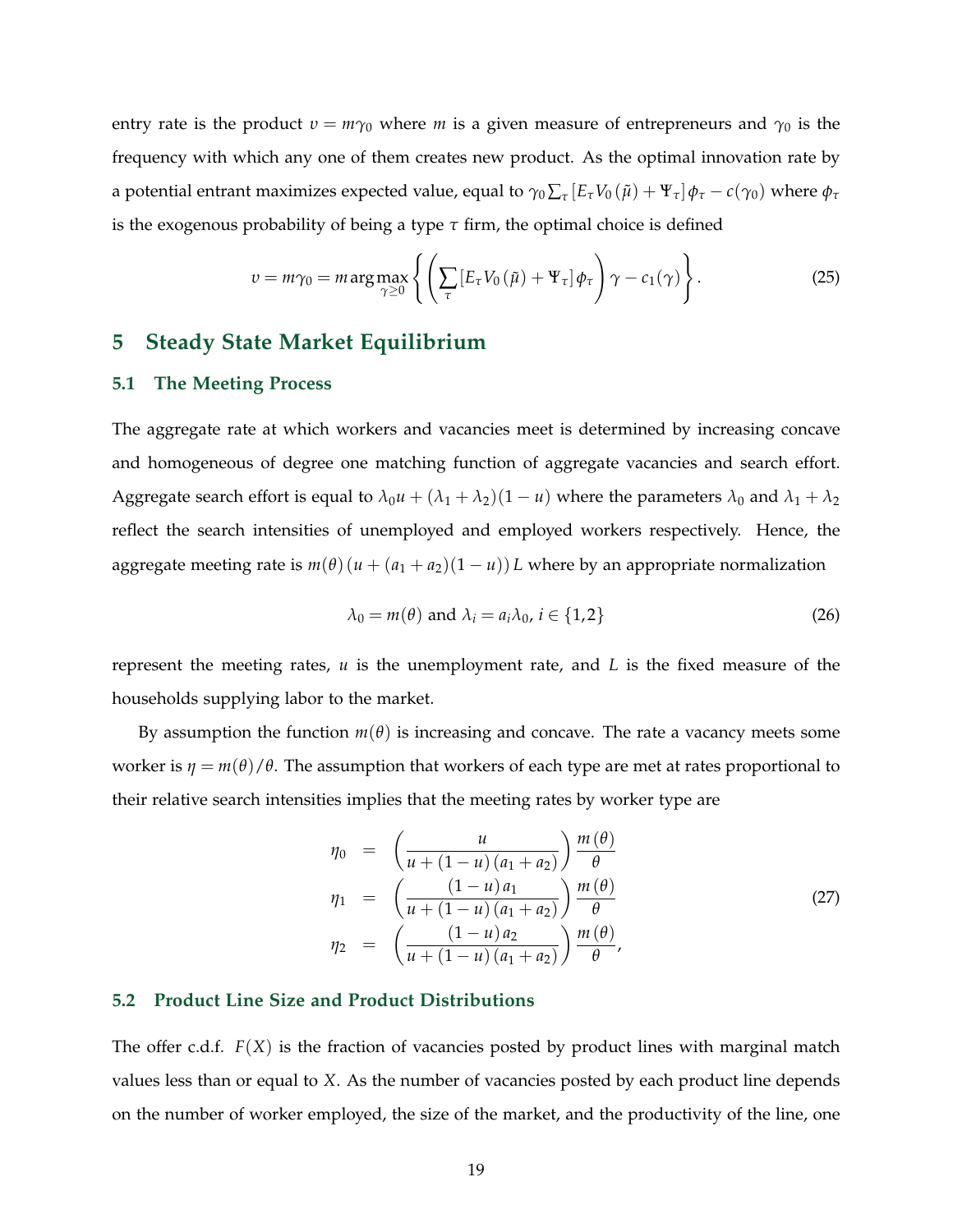needs to calculate the distribution of employment over product lines of each type. Let *Pn*(*q*,*α*) represent the fraction of product lines with employment equal to *n*. As the flow out of the state  $n = 0$  equal hires plus product destruction and the flow into the state is equal to the flow of newly created products,

$$
\sum_{\tau} (v\phi_{\tau} + \gamma_{\tau}) \Gamma'_{\tau}(\mu) + (\delta_0 + s_1(\mu)) P_1(\mu) = [\delta_1 + h_0(\mu)] P_0(\mu),
$$

where  $\Gamma'_{\tau}(\mu)$  is the  $\mu$  p.d.f.. Since only transition from  $n-1$  to  $n$ ,  $n+1$  to  $n$ , and  $n$  to zero can occur in an instant, all the other measures satisfy the difference equation

$$
(\delta_0 + s_{n+1}(\mu))(n+1)P_{n+1}(\mu) + h_{n-1}(\mu)P_{n-1}(\mu) = [\delta_1 + h_n(\mu) + (\delta_0 + s_n(\mu))n]P_n(\mu)
$$
 (28)

where the function  $s_n(\mu)$  and  $h_n(\mu)$  are those defined by equations (6) and (13).

The measure of products supplied by the set of type *τ* firms evolves according to the law of motion,  $\dot{K}_{\tau} = v\phi_{\tau} + \gamma_{\tau}K_{\tau} - \delta_1K_{\tau}$  where *v* is the innovation rate of new entrants,  $\phi_{\tau}$  is the fraction of entrant who are of type *τ*, and *γ<sup>τ</sup>* is the innovation rate of type *τ* firms per product line, and  $\delta_1$  is the product destruction rate. In other words, the net rate of change in the measure is equal to the sum of the flows of products supplied by new entrants and continuing firms respectively less the flow of product lines currently supplied by the type that are destroyed. Hence, in steady state, the measure of products supplied by type *τ* firms and the aggregate measure of products are

$$
K_{\tau} = \frac{v\phi_{\tau}}{\delta_1 - \gamma_{\tau}} \text{ and } K = \sum_{\tau} K_{\tau}.
$$
 (29)

#### **5.3 Offer and Employment Distributions**

Given these constructs and the fact that the optimal number of vacancies posted depends only on the marginal value, the market steady state distribution of vacancies over match value offers is

$$
F(X) = \frac{\sum_{\tau} K_{\tau} E_{\tau} \left[ \sum_{n=0}^{\infty} \mathbb{I} \left[ \Delta V_n \left( \tilde{\mu} \right) \leq X \right] v_n \left( \tilde{\mu} \right) P_n \left( \tilde{\mu} \right) \right]}{\sum_{\tau} K_{\tau} E_{\tau} \left[ \sum_{n=0}^{\infty} v_n \left( \tilde{\mu} \right) P_n \left( \tilde{\mu} \right) \right]}.
$$
(30)

where  $v_n(\mu)$  is the number of vacancies posted and  $\Delta V_n(\mu)$  is the value of the marginal match in a product line characterized by  $\mu$  when employment is  $n$ ,  $\mathbb{I}(\cdot)$  is the indicator function equal to unity if the argument is true and zero otherwise,  $K_{\tau}$  is the number of products supplied by firms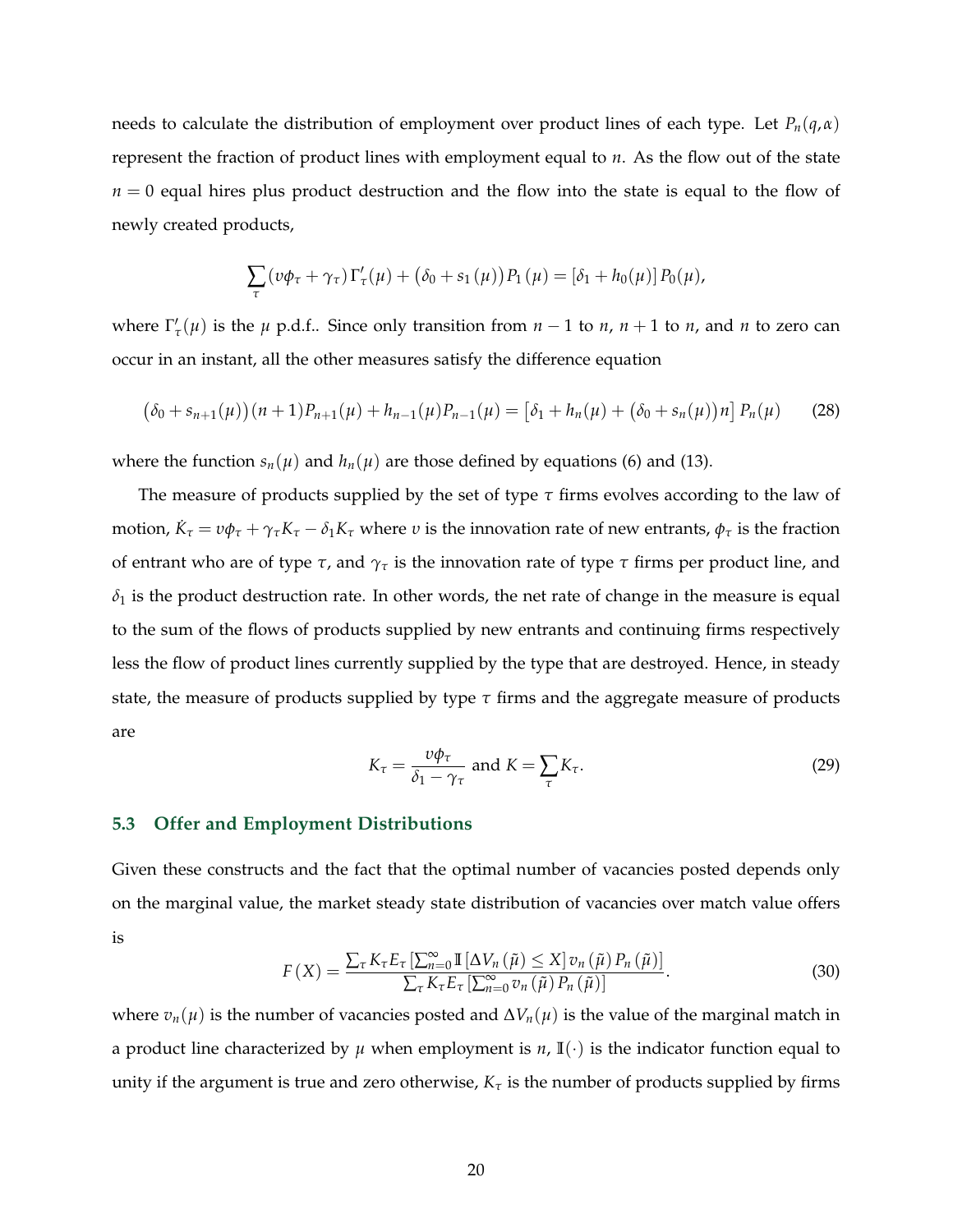of type *τ*, and  $E_{\tau}$  {  $\cdot$  } is the expectation operator taken with respect to *μ* distribution. Similarly, the distribution of employment over match values is given by

$$
G\left(X\right) = \frac{\sum_{\tau} K_{\tau} E_{\tau} \left[\sum_{n=0}^{\infty} \mathbb{I}\left[\Delta V_n\left(\tilde{\mu}\right) \leq X\right] n P_n\left(\tilde{\mu}\right)\right]}{\left(1 - u\right)L},\tag{31}
$$

#### **5.4 Market Tightness and Unemployment**

Of course, the ratio of the aggregate vacancies to aggregate search effort, market tightness, is

$$
\theta = \frac{\sum_{\tau} E_{\tau} \left\{ \sum_{n=0}^{\infty} v_n \left( \tilde{\mu} \right) P_n \left( \tilde{\mu} \right) \right\} K_{\tau}}{\left( u + \left( a_1 + a_2 \right) \left( 1 - u \right) \right) L}.
$$
\n(32)

Finally, because unemployed workers find jobs at the rate  $m(\theta)$  and lose them at rate equal to  $\delta_0 + \delta_1$ , the steady state unemployment rate, that which balances inflow and outflow, is the solution to

$$
\frac{u}{1-u} = \frac{\delta_0 + \delta_1}{\delta_0 + \delta_1 + m(\theta)}.
$$
\n(33)

#### **5.5 Aggregate Output**

Given the production function specified in equation (1) and the fact that input *j* is supplied in quantity  $x(j) = q(j)n(j)$  where  $q(j)$  is the productivity and  $n(j)$  is employment of product *j*, final market output in steady state is produced at rate

$$
Y = \frac{1}{K} \left[ \sum_{\tau} \sum_{n=1}^{\infty} E_{\tau} \left\{ \tilde{\mu} n^{\frac{\sigma - 1}{\sigma}} P_n \left( \tilde{\mu} \right) \right\} K_{\tau} \right]^{\frac{\sigma}{\sigma - 1}}
$$
(34)

by the law of large numbers. Note that equation (19) yields the following upper bound on final good output

$$
\overline{Y} = AL\overline{q} \tag{35}
$$

which is equal to what output would be if the entire labor force were employed in a product line with productivity equal to the sup of the upper supports, *q*, of the distributions of productivity conditional on type.

#### **5.6 Definition and Existence**

**Definition 1.** A value of unemployment, *U*, a vacancy posting strategy, value function, and employment size probability for a product line,  $v_n(\mu)$ ,  $V_n(\mu)$ , and  $P_n(\mu)$  for all  $\mu \in [0, \bar{\mu}]$  and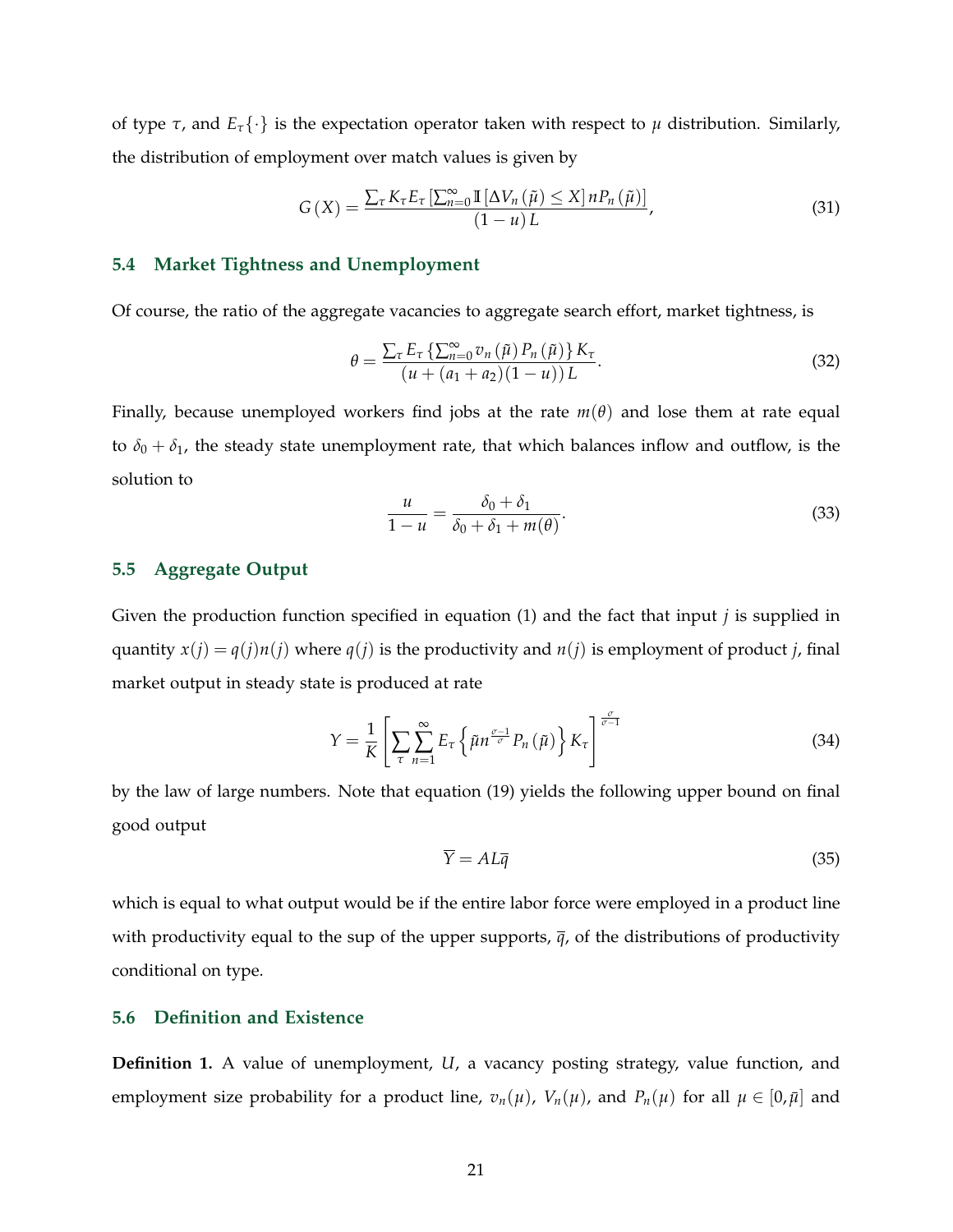$n \in \{0, 1, 2, \ldots\}$ , an innovation rate,  $\gamma_{\tau}$ , and a measure of products supplied,  $K_{\tau}$ , for each firm type *τ* ∈ {1, 2,...,*T*}, a firm entry innovation rate *υ*, unemployment rate *u*, a productivity distribution over employment *G*(*q*), a wage offer distribution function *F*(*w*), and a labor market tightness *θ*, an aggregate final product flow *Y* that satisfy equations (4), (5), (**??**), (28), (23), (29), (25), (33), (31), (30), (32), and (34).

The first two of the following set of assumptions are standard regularity conditions and the third simplifies the existence proof without any essential loss of economic content.

- **Assumption 1:** The matching function is increasing, concave, and homogeneous of degree one so that  $\lambda(\theta)$  is positive, increasing, and concave. The boundary conditions,  $\lim_{\theta\to 0}\lambda(\theta)$  =  $\lim_{\theta \to \infty} \eta(\theta) = 0$ , also hold.
- **Assumption 2:** The cost functions,  $c_i(\cdot)$ ,  $i \in \{0,1\}$ , are both continuous, strictly convex, and satisfy  $c_i(0) = c'_i(0) = 0$ .

**Proposition 3.** *A steady state equilibrium exists with a strictly positive value of market tightness.*

*Proof.* In progress.

 $\Box$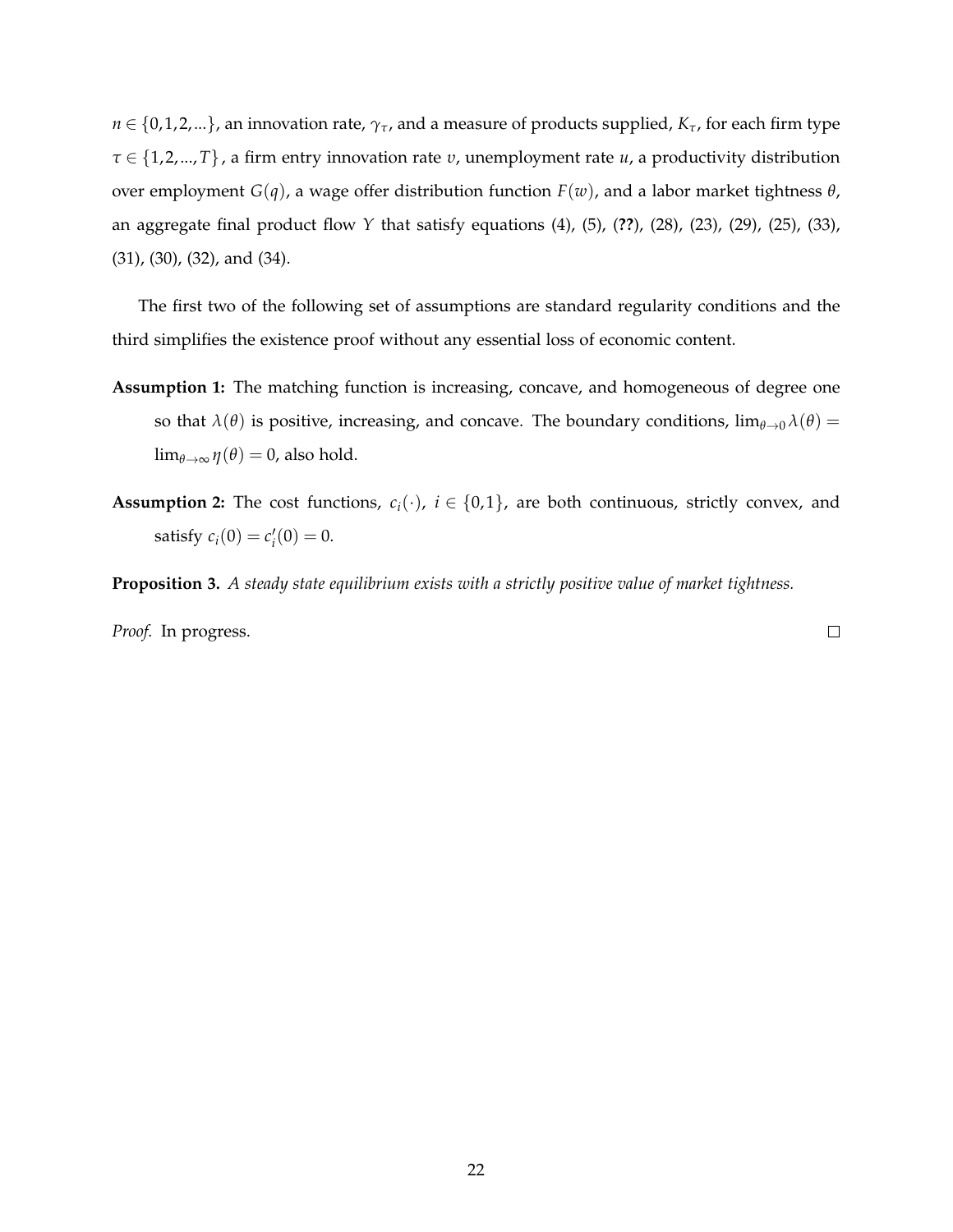## **References**

- Bartel, Ann P. and George J. Borjas (1981). Wage growth and job turnover: An empirical analysis. In S. Rosen (Ed.), *Studies in Labor Markets*. Chicago: University of Chicago Press.
- Bartelsman, Eric J. and Mark Doms (2000). Understanding productivity: Lessons from longitudinal microdata. *Journal of Economic Literature* 38, no. 3: 569–594.
- Burdett, Kenneth and Dale T. Mortensen (1998). Wage differentials, employer size, and unemployment. *International Economic Review* 39, no. 2: 257–273.
- Cahuc, Pierre, Fabien Postel-Vinay, and Jean-Marc Robin (2006). Wage bargaining with on-the-job search: Theory and evidence. *Econometrica* 74, no. 2: 323–64.
- Christensen, Bent Jesper, Rasmus Lentz, Dale T. Mortensen, George Neumann, and Axel Werwatz (2005). On the job search and the wage distribution. *Journal of Labor Economics* 23, no. 1: 31–58.
- Davis, Steven J. and John Haltiwanger (1991). Wage dispersion within and between manufacturing plants. *Brookings Papers on Economic Activity: Microeconomics* 1991, no. 1991: 115–180.
- Dey, Matthew S. and Christopher J. Flinn (2005). An equilibrium model of health insurance provision and wage determination. *Econometrica* 73, no. 2: 571–627.
- Diamond, Peter A. and Eric Maskin (1979). An equilibrium analysis of search and breach of contract, i: Steady states. *Bell Journal of Economics* 10, no. 1: 282–316.
- Foster, Lucia, John Haltiwanger, and C.J. Krizan (2001). Aggregate productivity growth: Lessons from microeconomic evidence. In Charles R. Hulten, Edwin R. Dean, and Michael J. Harper (Eds.), *New Developments in Productivity Analysis*. Chicago: University of Chicago Press.
- Jolivet, Grégory, Fabien Postel-Vinay, and Jean-Marc Robin (2006). The empirical content of the job search model: Labor mobility and wage distributions in europe and the US. *European Economic Review* 50, no. 4: 877–907.
- Klette, Tor Jakob and Samuel Kortum (2004). Innovating firms and aggregate innovation. *Journal of Political Economy* 112, no. 5: 986–1018.